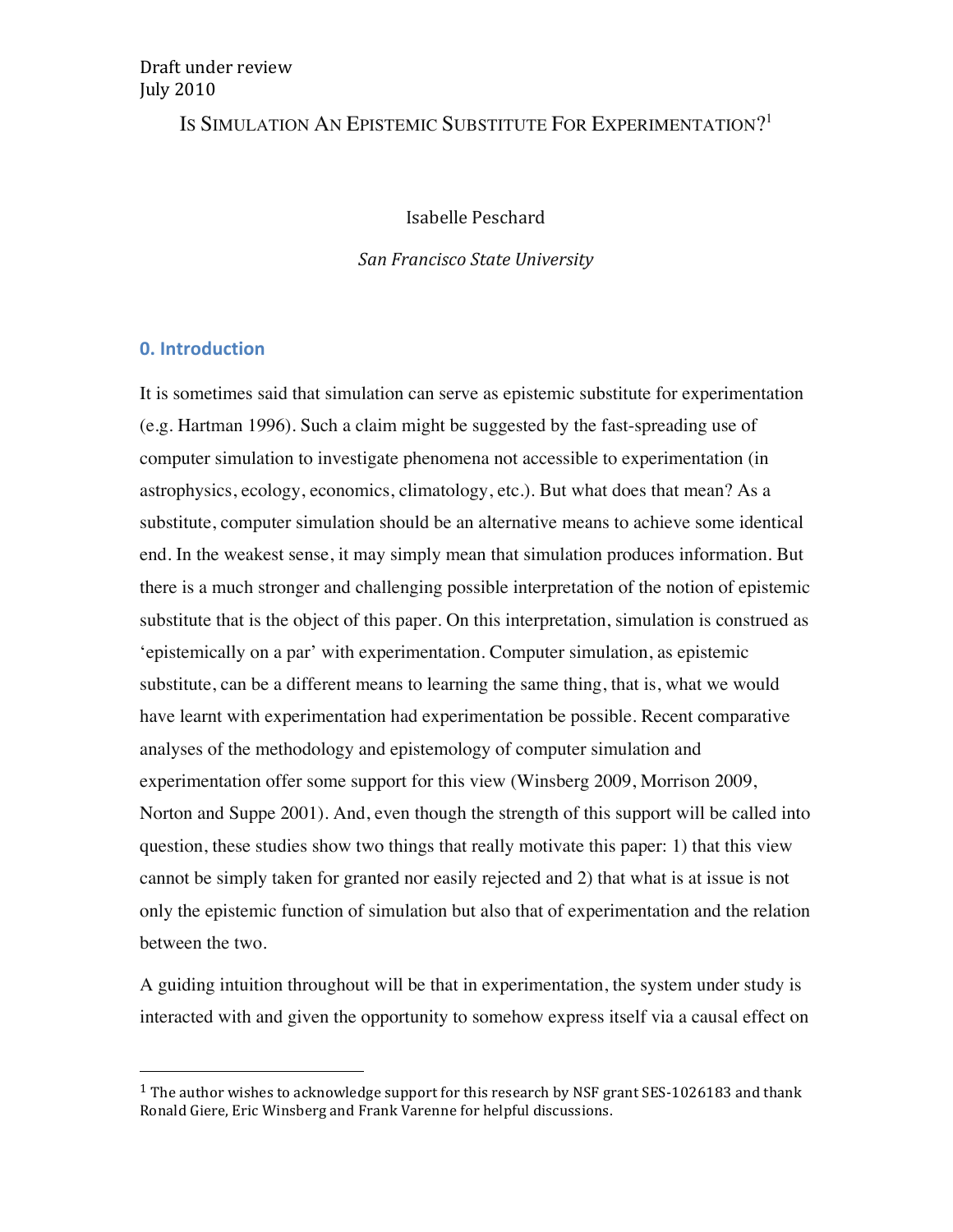the instruments. In simulation, by contrast, what is expressed in the results is the model used in the simulation, assumed here, in the case of computer simulation, to be a mathematical model. Apparently, the epistemic distinction is clear: experimentation produces information about how the system behaves; simulation produces information about a model. Experimental results call for a model to explain the data that are produced. Simulation shows what data could be explained by a given model, the one used in the simulation. As we will see, however, this quick comparison, is, well, too quick. Closer inspection reveals significant methodological and epistemological similarities between simulation and experimentation that preclude hasty conclusions. If there is a basis to distinguish the epistemic function of simulation and experimentation, it is not in the appearances that might feed our intuition.

The paper starts with a clarification of the terms of the issue and then focuses on two powerful arguments for the view that simulation and experimentation are 'epistemically on a par'. One is based on the claim that, in experimentation, no less than in simulation, it is not the system under study that is manipulated but a system that 'stands-in' for it. The other one highlights the pervasive use of models in experimentation.

It will be argued that these arguments, as compelling as they might seem, are each based on a mistaken interpretation of experimentation and that, far from simulation and experimentation being epistemically on a par, they do not have the same epistemic function, do not produce the same kind of epistemic results. If that is so, comparing the epistemic power of these activities yields limited return. Rather we need to get clearer on the differences between their epistemic functions so as to better understand how these functions co-operate in the investigation of a given system. Some suggestions about the main elements of this co-operation will be given and illustrated at the end of the paper.

### **1. Basics: simulation, experimentation**

Let's start with some elementary characterization of experimentation and simulation that can be used as uncontroversial basis for a more precise and, maybe controversial,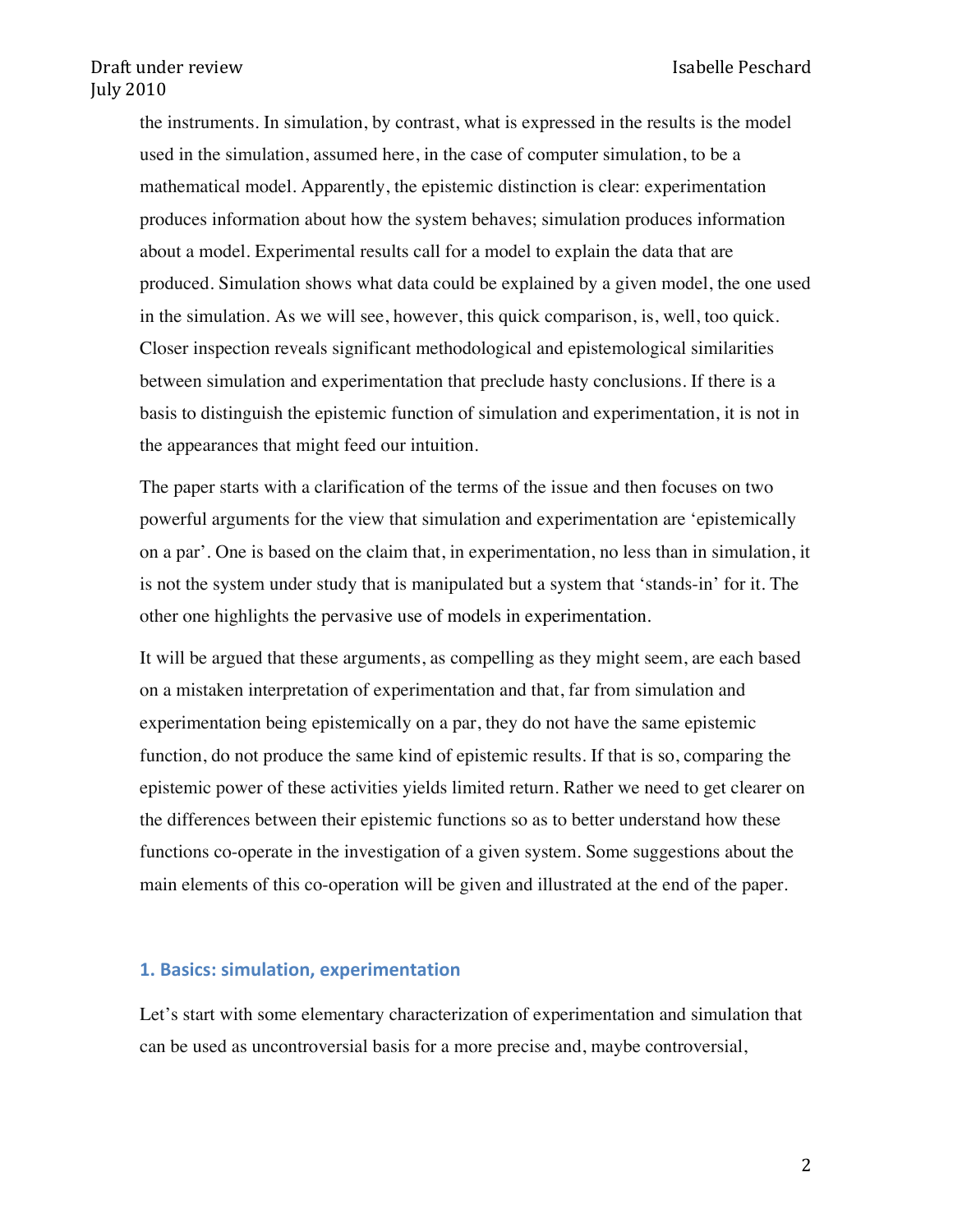characterization of the way these activities function as epistemic instrument: instrument to produce information.

Experimental knowledge claims are based on instrumental interactions with a physical system. What sort of claims they are, what they are about, what the relation is between what they are about and what is manipulated, are questions we will come back to later. Most generally and minimally, for now, experimentation on a physical system S can be thought of as a procedure that consists in, at least:

- 1) Preparing the system S in a certain state, by fixing initial and boundary conditions, and selectively putting under control the parameters that have an effect on the outcomes of measurement, the *active parameters.* 2
- 2) Letting the system evolve. The evolution of S is characterized by the evolution of a set of physical quantities characterizing the state of S, the *state variables*.
- 3) Recording the evolution of S through a sequence of states when the values of some of these parameters are varied; analyzing the results.

"Computer simulation" is used in two main senses<sup>3</sup> often not clearly distinguished:

- 1) simulation of a mathematical model, that is, a computer-implemented procedure that solves an approximation of a system of equations;
- 2) simulation of a physical system S, that is, a computer-implemented procedure of imitation, mimicking the evolution of S as a result of the implementation of a mathematical model of S.

In both senses, the simulation involves a process undergone by a computer, a computational process. Hereafter, as is commonly done, I will take this latter sense of simulation as having the former sense built in. When one speaks of the computer simulation of, say, a fluid mechanical system, it is presupposed that the simulation of this physical system is realized by carrying out a computer simulation of a system of equations that represents the evolution of the fluid mechanical system, that is, of a mathematical model of this physical system.

<sup>&</sup>lt;sup>2</sup>Control of the parameters means either neutralizing their effect or manipulating their value. <sup>3</sup> See Humphreys 1994, Fox Keller 2003, Varenne 2010.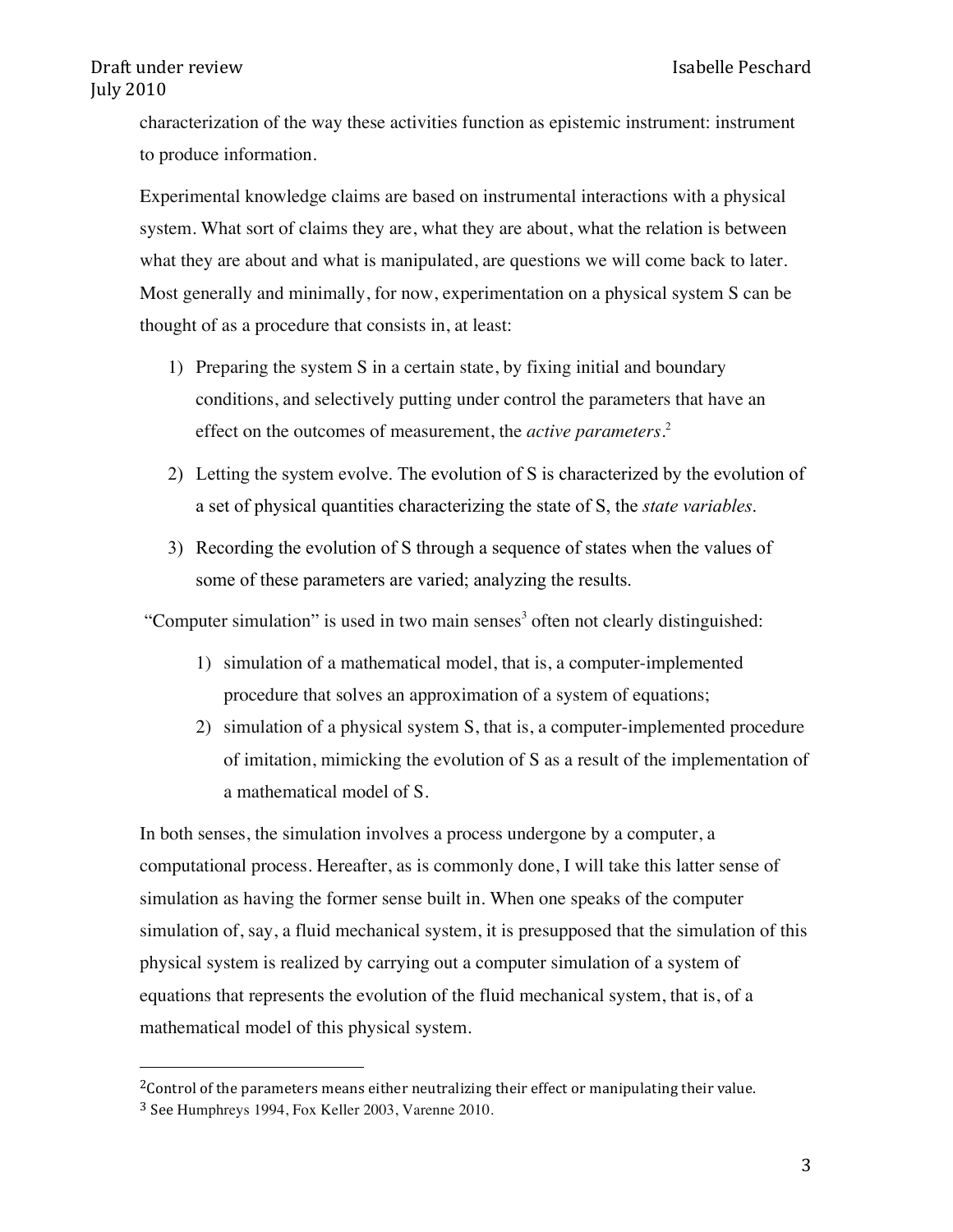Often attached to the notion of simulation is the idea of "experimenting with a model" (Ören 2011). Unsurprisingly, this aspect of simulation will prove relevant to the comparison of the epistemic functions of simulation and experimentation.

But before going further, it is useful to clarify what is at issue when we compare the epistemic functions of simulation and experimentation. We are not comparing simulation and experimentation 'in general'. What needs to be compared is what can be learned about a given system. Of course, that cannot be done when experimentation is not possible. But it can be done for cases, probably the most current, where simulation and experimentation are used in tandem, that is, where they are directed at the same system S under study. The use of simulation in tandem with experimentation seems to capture less philosophical interest than its use where experimentation is not possible. But this kind of use is the most appropriate for a comparison of epistemic functions because it enables us to put their epistemic results, so to speak, side-by-side. And there is no reason why the conclusions from this configuration about epistemic functions would not be of relevance to the case where experimentation is not possible.

The tandem configuration has an additional virtue. Simulation has a multiplicity of epistemic functions. They are not all relevant to our concern. We are specifically concerned with the use of simulation in the investigation of system that could be, in principle, object of experimental investigation, and with the epistemic function of simulation associated with this sort of use. The tandem configuration enables us to zoom in on this epistemic function.

### **2. Simulation as experimentation**

The idea that simulation is a form of experimentation plays substantial role in the view that simulation and experimentation are 'epistemically on a par', so it is worth making it clearer.

Following our above minimal characterization of experimentation, simulation can be analyzed into three similar sub-processes:

1) The preparation of a system: it consists in the transformation of a set of initial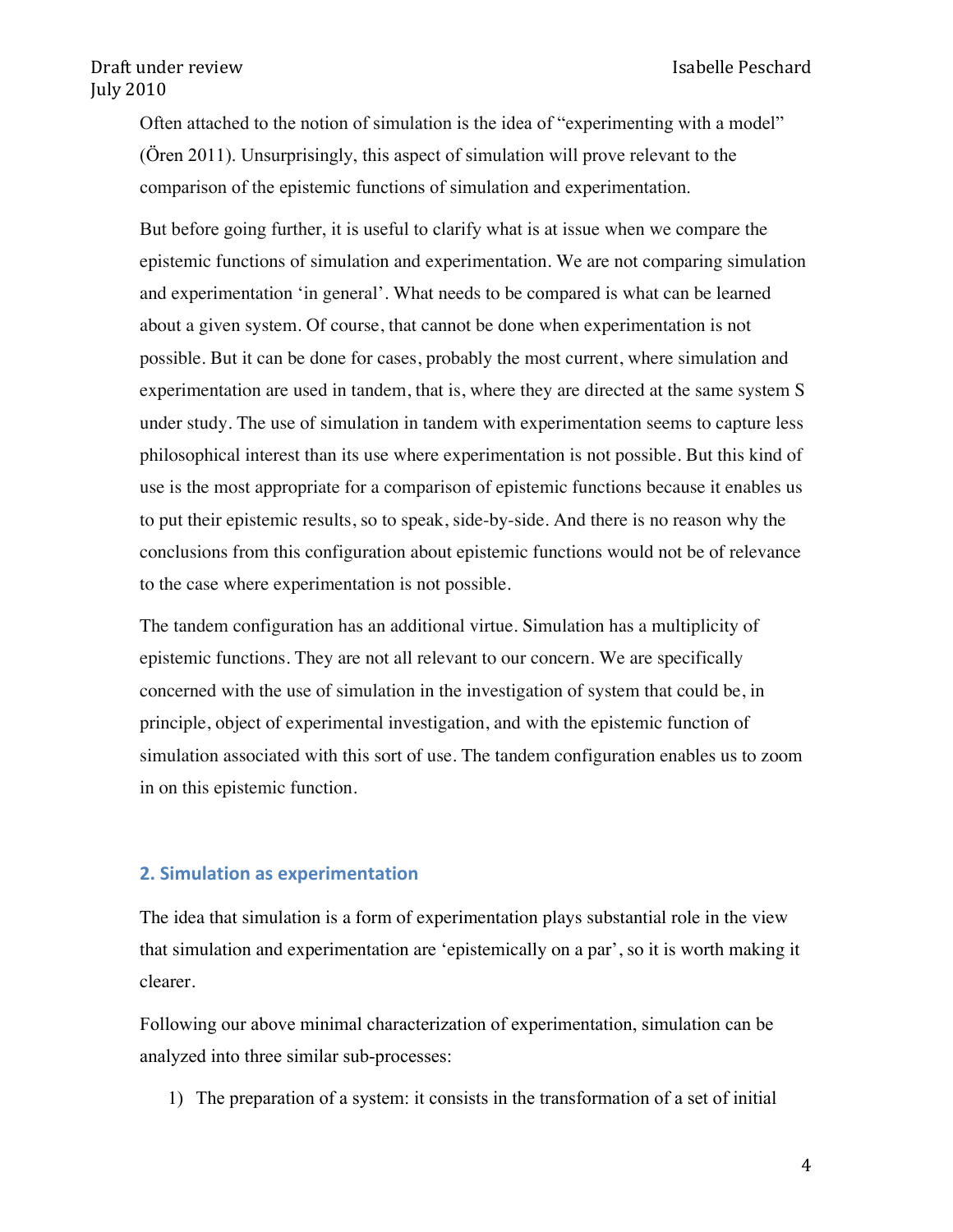equations into an algorithm suitable for computation given certain constraints of time, computational power, and accuracy (Winsberg 2003), and the implementation on the computer of this algorithm, the simulation model, with an assignment of numerical values to constants and parameters.

- 2) The evolution of the system: the autonomous transformation over time of the physical system that implements the computation (Humphreys 1994; Norton and Suppe 2001). It may be argued that, in a certain sense, the model that is simulated also undergoes a transformation (Krohs  $2008$ )<sup>4</sup>.
- 3) The third is the recording, organization, and classification of the results in the form of models of the data (Winsberg 2003).

That simulation is a form of experimentation is an important ingredient in the discussion but it is not determining. It is not determining because we need to know how this form of experimentation, by contrast to what is traditionally identified as experimentation, relates to the system under study, the target system. But it is important because how it relates to this system will depend on what sort of activity it is. To take it that we can start with a clear distinction between simulation and 'what is traditionally identified as experimentation' may seem to be begging the question in favor of a distinction between these activities and their epistemic functions. It may turn out that on closer inspection at least some of these distinctions will vanish as illusory. But that we generally use the terms 'simulation' and 'experimentation' to distinguish two kinds of activities would remain (Winsberg 2009). If we were not able, whatever the basis for it, to make such a distinction, the question of the comparison would not even arise. What is questioned is what these activities consist in, in particular regarding experimentation. So I will propose a distinction between simulation and experimentation which will have decisive consequences regarding their epistemic function, but rather than begging the question I take this contrast to be an offer to be 'put to the test'.

<sup>4</sup> There may be something unsettling about speaking in this way of the transformation of the model simulated. But it becomes quite intuitive if one considers that the simulation produces a series of sets of values forming different realizations of the simulation model, in the same way as, say, a series of values of temperature would characterize different states of the same fluid system.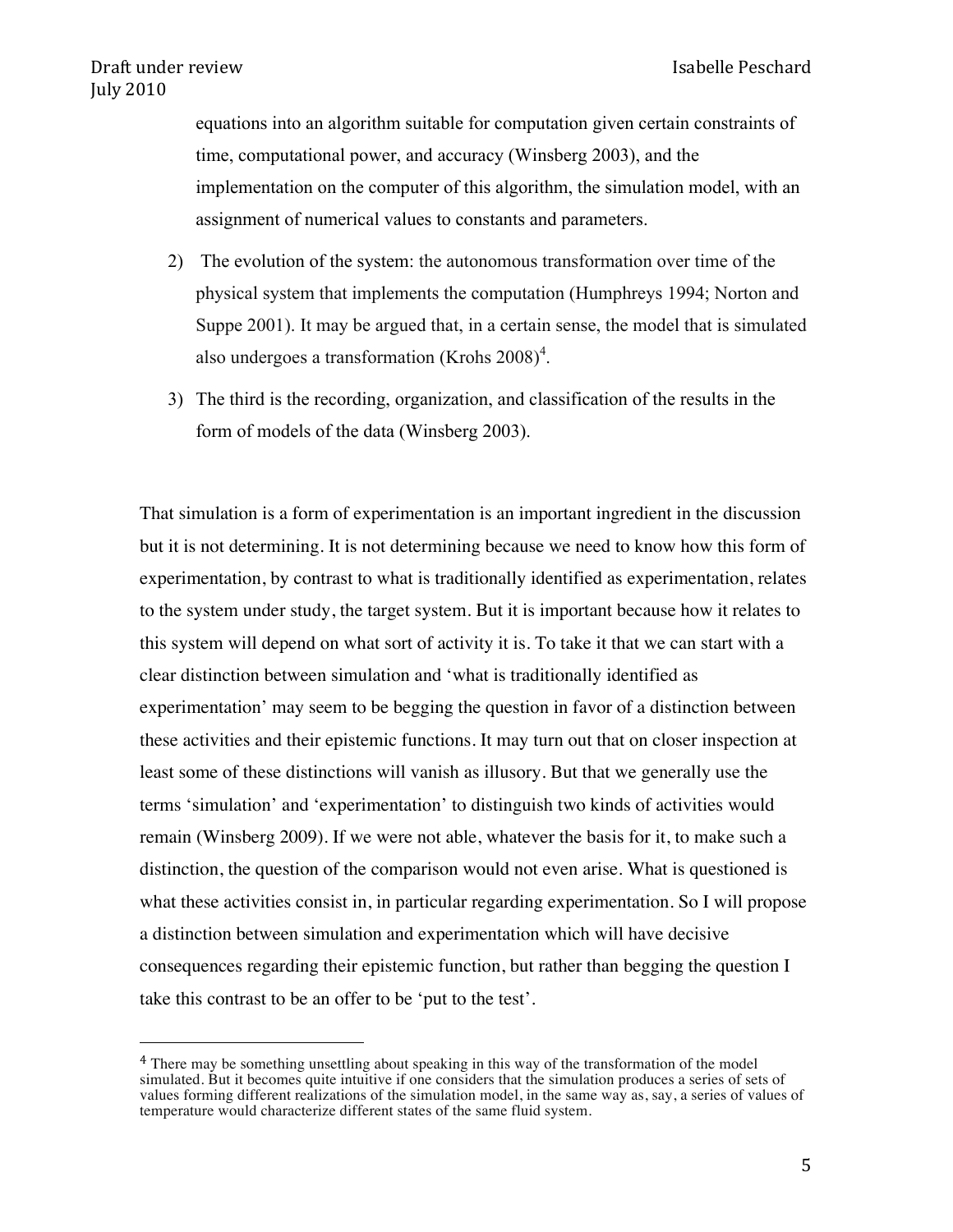The starting point of the discussion is a system S under investigation and a conception of simulation as experimenting on a model of the system S. The immediate results of the simulation are sets of values that are successive realizations of the model. In that sense, they are about the object manipulated, the model. By contrast, it is proposed that experimentation results come directly from a manipulation of and causal interaction with the system S itself. In this sense of causally mediated relation, experimentation comprises a 'direct access' to S. It is anticipated that a causally mediated relation with S should enable experimentation to produce information about S that the manipulation of a model of it might not be able to produce.

In the next section, I will discuss two arguments against the distinction between simulation and experimentation in terms of direct access to the system under study.

### **3. False similarities**

There are two main objections to the idea that direct access to the target system distinguishes experimentation from simulation:

1) no more than simulation does experimentation consist in the actual manipulation of the system of interest;

2) experimentation no less than simulation involves the use of and dependence on models.

It is important for the discussion to be clear on the different elements that are involved in simulation and experimentation for, as we will see, there are some distinctions that are not always made and are crucial to the issue.

An epistemic activity such as simulation or experimentation is specifically designed to produce information about a certain system: its **target system.** Both in experimentation and simulation, the investigation of a given system involves manipulating a certain object: the **object manipulated**. In the case of a simulation, that the target system, whose behavior is simulated, and the object manipulated in the simulation, the model implemented on the computer, are distinct, is not controversial.

In addition to these notions, common in recent studies on simulation and experimentation, we need two new concepts. In either simulation or experimentation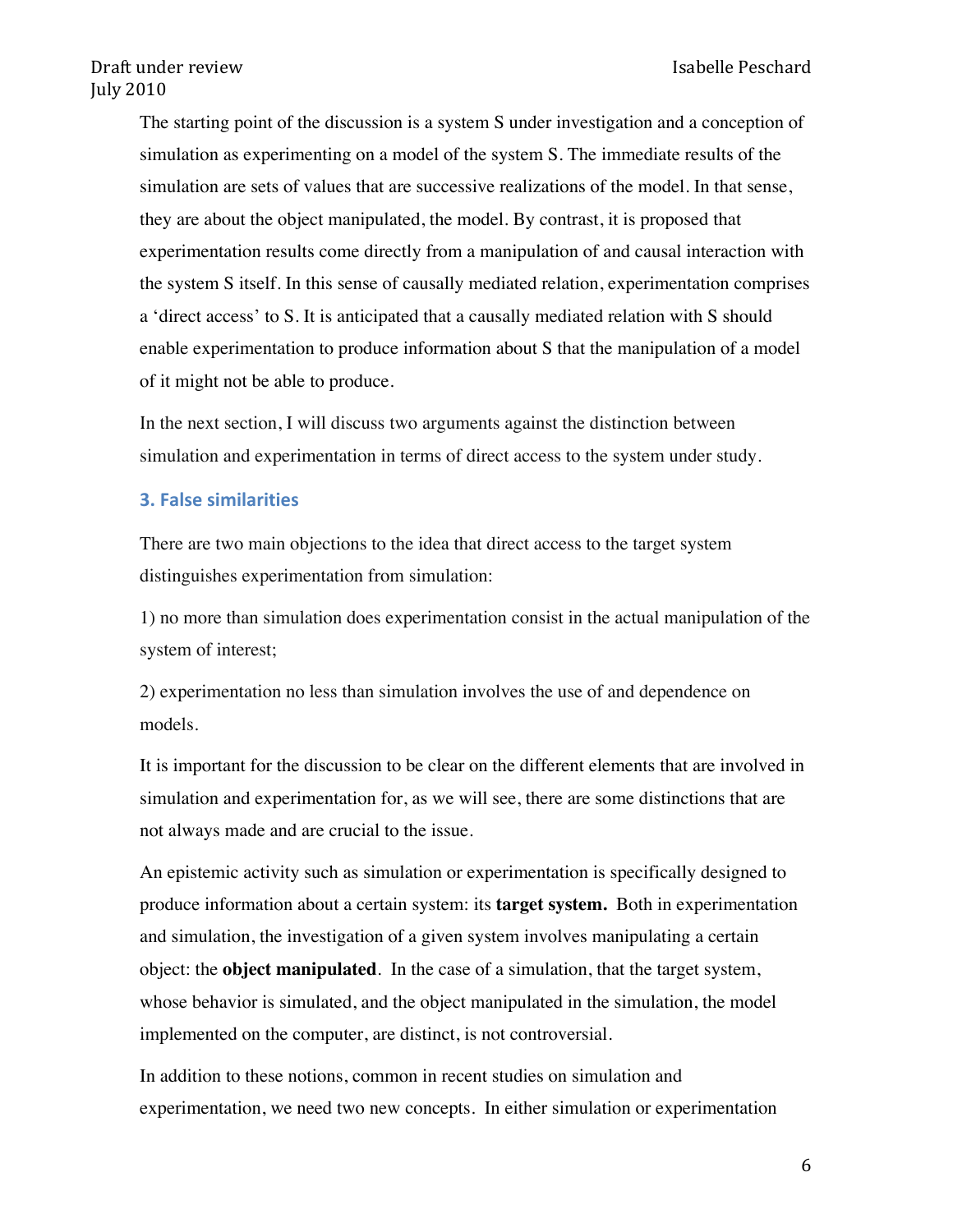there is certain information about the target system that the procedure aims to obtain: its **epistemic target.** This needs to be taken narrowly. Suppose that the motivation for some research is to find out the effect of a certain drug on humans, while the experiment is conducted on rats. The effects of the drug on rats are reported as the research result: that was the epistemic target. But the **epistemic motivation** for the study was to obtain information concerning effects on humans. At the cost of multiplying terms we might speak of a motivating 'remote' target system and a motivating 'remote' epistemic target. These might be mentioned in the original grant proposal or in an introductory paragraph of the eventual journal article, but will have to be distinguished from the actual reported or hoped for research result.

#### *3.1 Experimentation\$doesn't\$manipulate\$the\$system\$of\$interest either?*

As we said, the object manipulated in a simulation and the target system of the simulation are clearly distinct. The question is whether there is such a distinction between object manipulated and target system in the case of experimentation. According to Francesco Guala (2008), there is a " 'representative analogy' between experiments and models: both stand for some other system, or set of systems, that is the ultimate target of investigation". Similarly, Eric Winsberg (2009) argues that both in simulation and in experimentation, results about the target system will be inferred from the results about the object that was manipulated. Guala locates the difference between simulation and experimentation in "the kind of relationship existing between, on the one hand, an experimental and its target system, and, on the other, a simulating and its target system": "the mapping in a simulation is purely formal, whereas experiments are materially analogous to their target system". For Winsberg, the relevant distinction is strictly epistemological, in the kinds of justification supporting the inference from the result of the manipulation to claims about the target system, but with no reason to believe that experimentation is "epistemically more powerful than simulation" (Winsberg 2009:591).

Winsberg makes a compelling argument to the effect that if in experimentation, just as in simulation, what is manipulated is a system standing in for the target system, there is no basis for drawing a principled distinction between the epistemic functions of simulation and experimentation. But the premise of the argument, that in both cases what is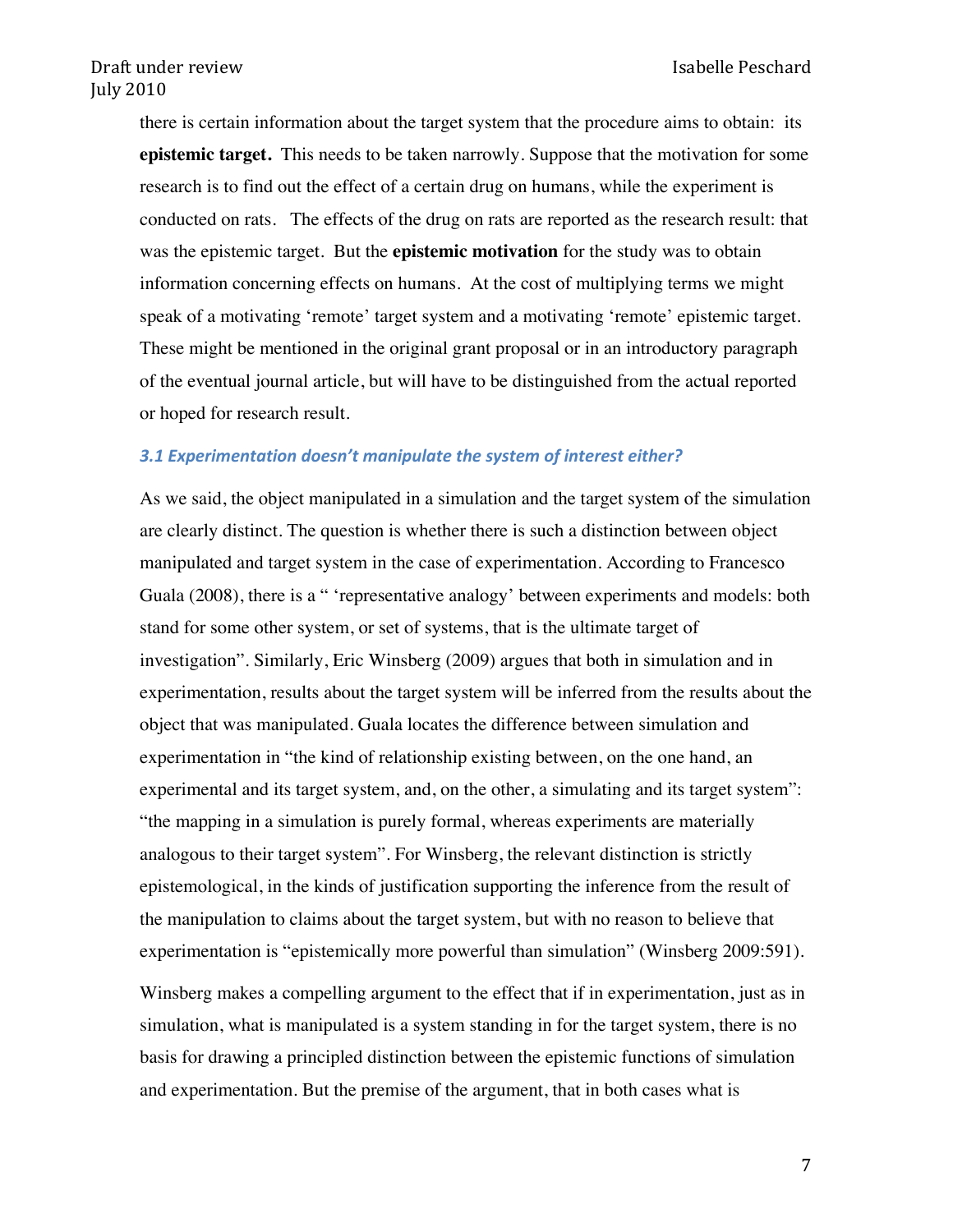manipulated is a system standing in for the target system, is questionable. First, it does not seem to be necessarily the case in experimentation, by contrast with simulation, that the system manipulated is different from the target system. And secondly, when the two are distinct in an experiment, the relation between them is different from what it is in the case of a simulation.

Regarding the first point, the distinction between system manipulated and target system finds its intuitive motivation in the observation that what we want to learn about is the world but the world is too complex to be manipulated. We want to learn about wakes around islands or wings or poles, but we manipulate tame wakes around polished cylinders in shielding laboratories. We want to learn about human reactions to drugs, but we manipulate rats. The system manipulated, it then seems, is not the one we really want to learn about. On the basis of this distinction, Guala (2003) distinguishes the problem of internal validity from the problem of external validity. The former is related to the validity of inferences about the system manipulated whereas the latter concerns the validity of inferences about the target system on the basis of the results about the system manipulated.

Interestingly, however, Guala (2008) notes that "experimental physicists do not recognize external validity as a separate problem of inference", and more generally, that "[i]t should be stressed that experimenters are often concerned with proving the existence of certain mechanisms or phenomena in the lab only, and leave it to policy-makers or applied economists to apply such knowledge in the field". But if scientists are not concerned with drawing inferences about the system 'in the field', then it seems inappropriate to take this system to be the target system. The idea here is not to regiment the use of a term. Rather, it is that if we are to compare the epistemic functions of simulation and experimentation, we should better make sure that the term 'target system' picks out the same system for simulation and experimentation when they are used in tandem. The target system of the simulation is the system represented by the model manipulated: it is the system which the simulation is designed to produce information about. It is this system that needs to be identified as target system of the experimentation as well. And if that is so, the system in the field is not the target system of experimentation, not in the sense in which the target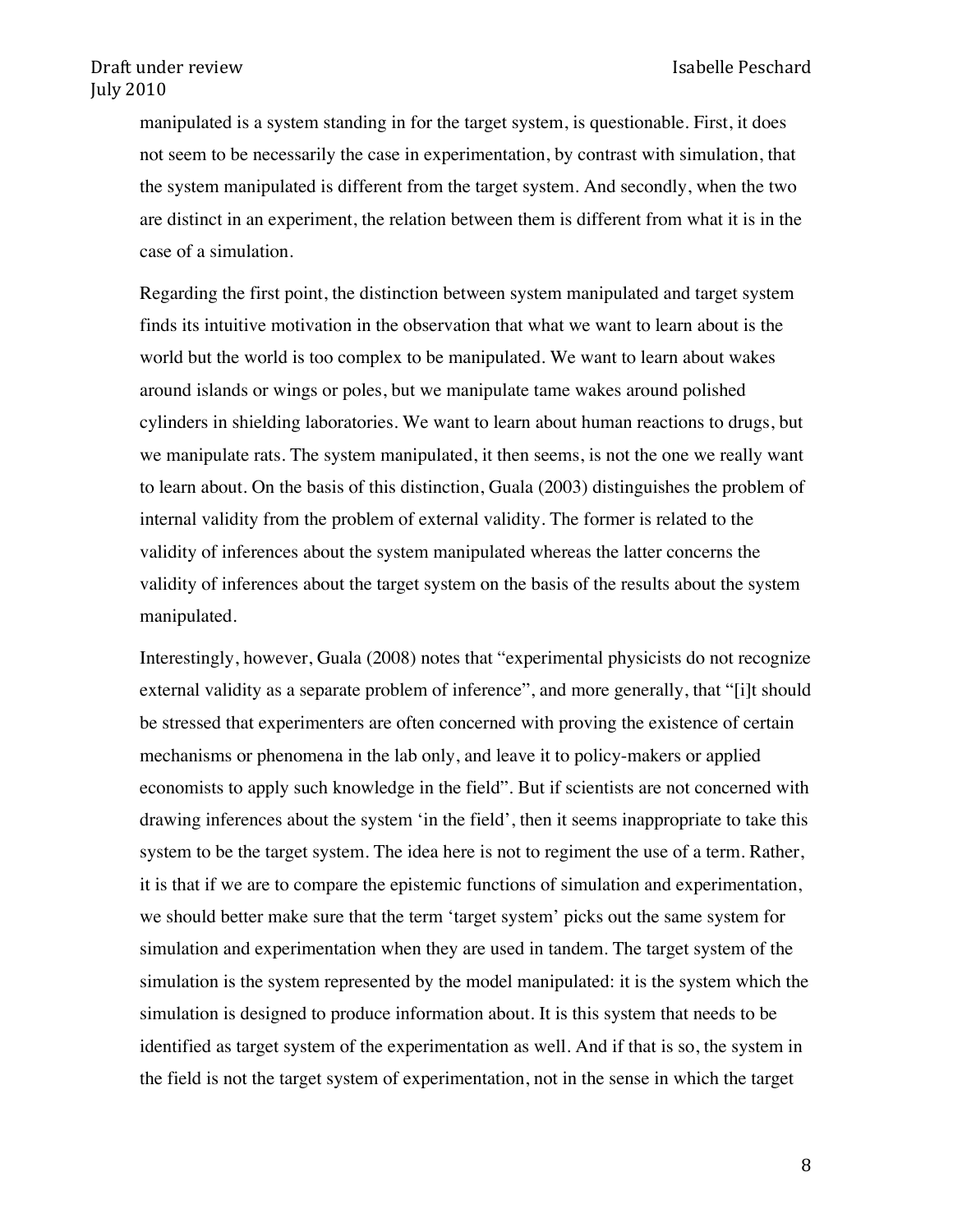system of the simulation is the system that is represented by this model used in the simulation.

The confusion at the source of this misidentification of the target system of experimentation is the lack of distinction between the **target system**, identified clearly through the reported research results, and the **epistemic motivation**. The latter certainly motivates the procedure and the epistemic function of this motivation is important. Still, going back to the experimental study on rats, the motivation for such a study is, we said, human reaction to the drug. The same experimentation might have had a different motivation. And the same experimental results might even turn out to be unexpectedly informative about systems different from the original motivation. On the other hand, the same epistemic motivation may motivate different sorts of experimental study, manipulating different systems.

To illustrate this distinction, let's introduce briefly a particular experimental study in fluid mechanics, which will be used again in the next section to compare the epistemic functions of experimentation and simulation. A classic object of study in fluid mechanics is the wake that forms behind a blunt obstacle. Wakes are found everywhere in nature, behind islands, rocks, poles, wings. In a laboratory, it is typically created by placing a cylinder perpendicular to the upstream direction of a flow and increasing the velocity of the flow. Beyond a certain threshold of the control parameter vortices are emitted periodically behind the cylinder and form a wake flowing downstream (see e.g. Williamson 1989).

Some of these experiments aimed to specify the evolution of the shedding frequency of the vortices with the control parameter. That is what the results published as conclusion of the study were about, and they were about the system that was manipulated. This system is the one under study, the target system. Of course, these results may be used for new studies interested, for instance, in what happens behind coupled wakes in a lab, or in what happens behind an island, in the field. The system envisaged for further application might have been an epistemic motivation for the experimentation that was conducted. But those uses of the results would pertain to a different experimental enterprise.

9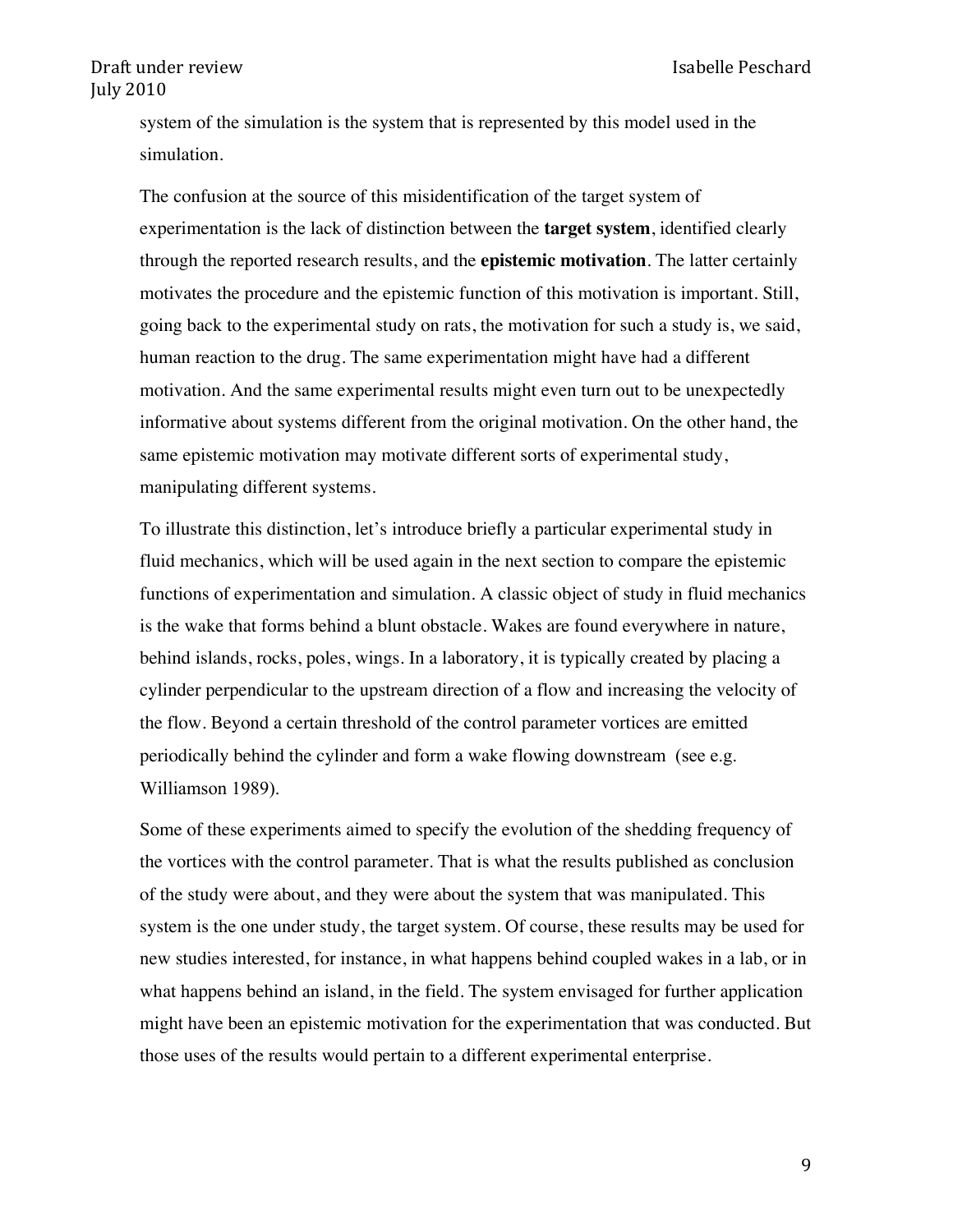More will be said later about what exactly we learn from these results—the reported research results do not include merely incidental features of the very particular system that was manipulated. If there is no artifact in the results, we learn something about any system that is relevantly similar to the one that is manipulated. This is what reproducibility and reliability are all about. But the point remains that in these experiments the object manipulated and target system coincide.

What is then the target system of the experimentation? Just as in simulation, it is what the procedure of manipulation is specifically designed to learn about. It is what the conclusions of the experimental study are about, which is different from the speculations they may encourage. It is the system that is manipulated; at least it is so in a large number of cases, and especially in physics.

That may not, however, always be the case. There are cases of experimentation where object manipulated and target system do not coincide: typically, when the system manipulated is a sample from a population about which the manipulation is designed to make conclusions.

Take, for instance, the investigation of conditional reasoning in cognitive psychology. A typical experimental set up for this investigation is the Wason task. Subjects are shown four double-sided cards, showing the symbols  $A, K, 2, 7$ . They are told that each card has a number on one side and a letter on the other. The subjects are asked which cards need to be turned over in order to test or falsify the hypothesis that "if there a vowel on one side, there is an even number on the other" (Wason 1968). It is clear that on the basis of the experimental results, scientists draw conclusions that go well beyond the individuals who performed the task. The procedure is rather similar to polls probing some features of a population. Under the assumption that the sample is representative of the whole, the results are about the whole population. In this case, the former seems to qualify as much as the latter for the status of target system<sup>5</sup>. One may well say that being representative amounts to standing in, in the way that in a simulation the model stands in

<sup>&</sup>lt;sup>5</sup> Note that in the case of the wake also one could speak of the particular system that was manipulated as representative of something else: a class. But a class doesn't fit well the role of target system whereas in the Wason experiment, the system manipulated is representative of another *system*: the whole population from which the sample is taken.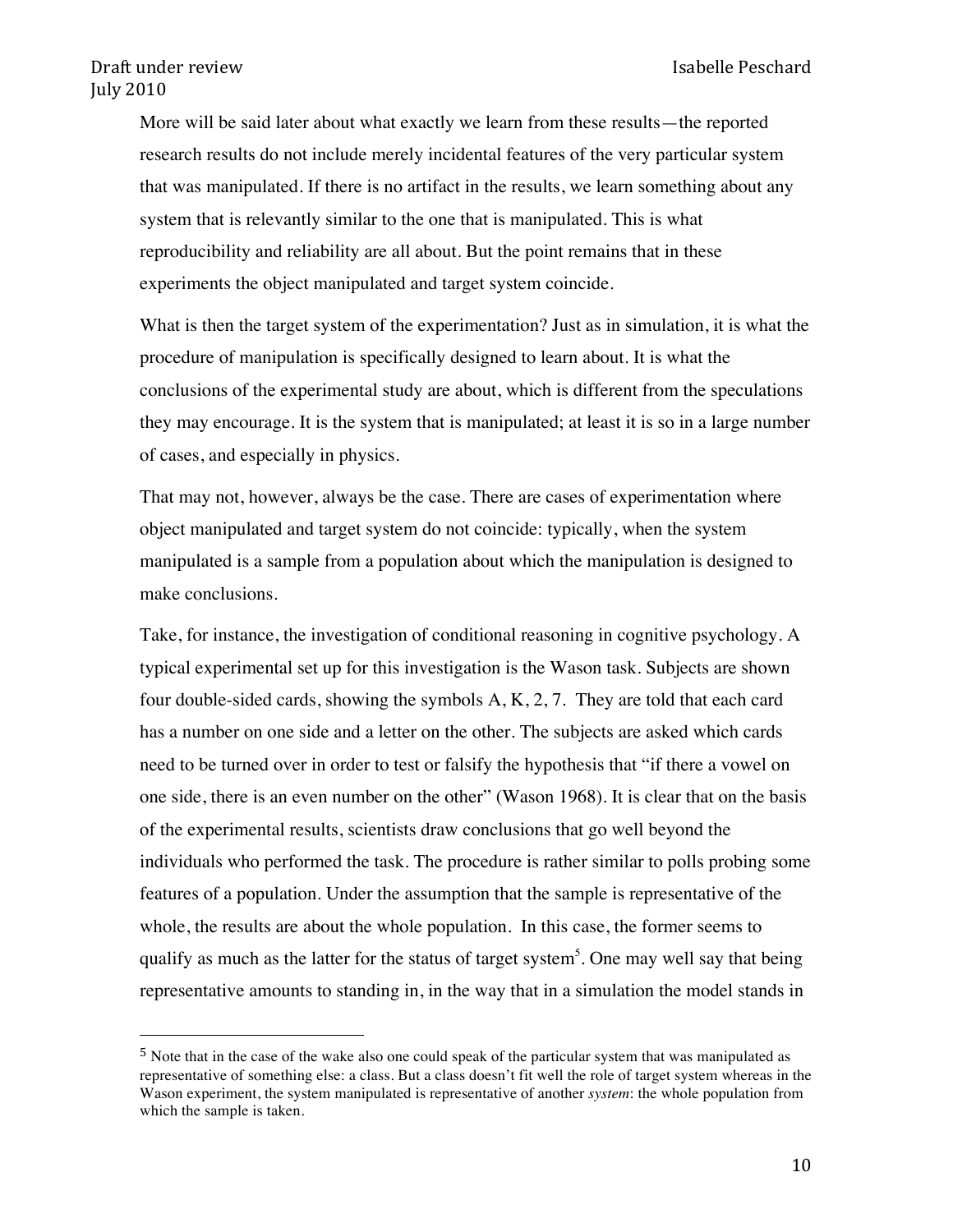for the system it is a model of. But there is an important difference though: the model is not *representative* of the system it represents, it is meant to be a *representation* of it.

Mary Morgan (2003) already pointed out this distinction between being a representation and being representative. The distinction is between two different ways in which a system may stand in for another: by contrast to being a representation, the system that is representative of another is only different from it in the way that a part is different from the whole. Morgan speaks of the representative as being 'of the same stuff' as what it is representative of. 'Being of the same stuff' should be taken literally: 'being a part of'. Wendy Parker (2009) argues that material similarities between the system manipulated and the target system are not necessarily more informative than the formal similarities relied upon in simulation, between the target system and a model of it. This is true. But what is important in the idea of 'being of same stuff' is not the idea of a different type of similarities; it is the idea that what is manipulated is not a different sort of system. It is rather a sub-system.

Winsberg (2009)'s analysis of the epistemological consequences of the difference between manipulating a model and manipulating an experimental system still applies: the justifications for the results will be of different sorts. But more importantly for our concern, there will be consequences of the difference between manipulating a *representation* and manipulating a *representative* of the target system. And these consequences are epistemic. They have to do with what we can learn about the target system.

There is finally another case of experimentation where the target system and object manipulated may be said to be distinct: the case where the manipulation of a system  $X$  is designed to obtain information about a different system Y, via the information obtained about X. Experimental results about Y are then not the results of a manipulation of Y, no more than the results from a simulation using a model of Y. True. But when, for instance with the investigation of an astrophysical or climate system, simulation is said to be epistemic substitute for or epistemically on a par with experimentation, it is not substitute for experimentation on a physical system different from the astrophysical or climate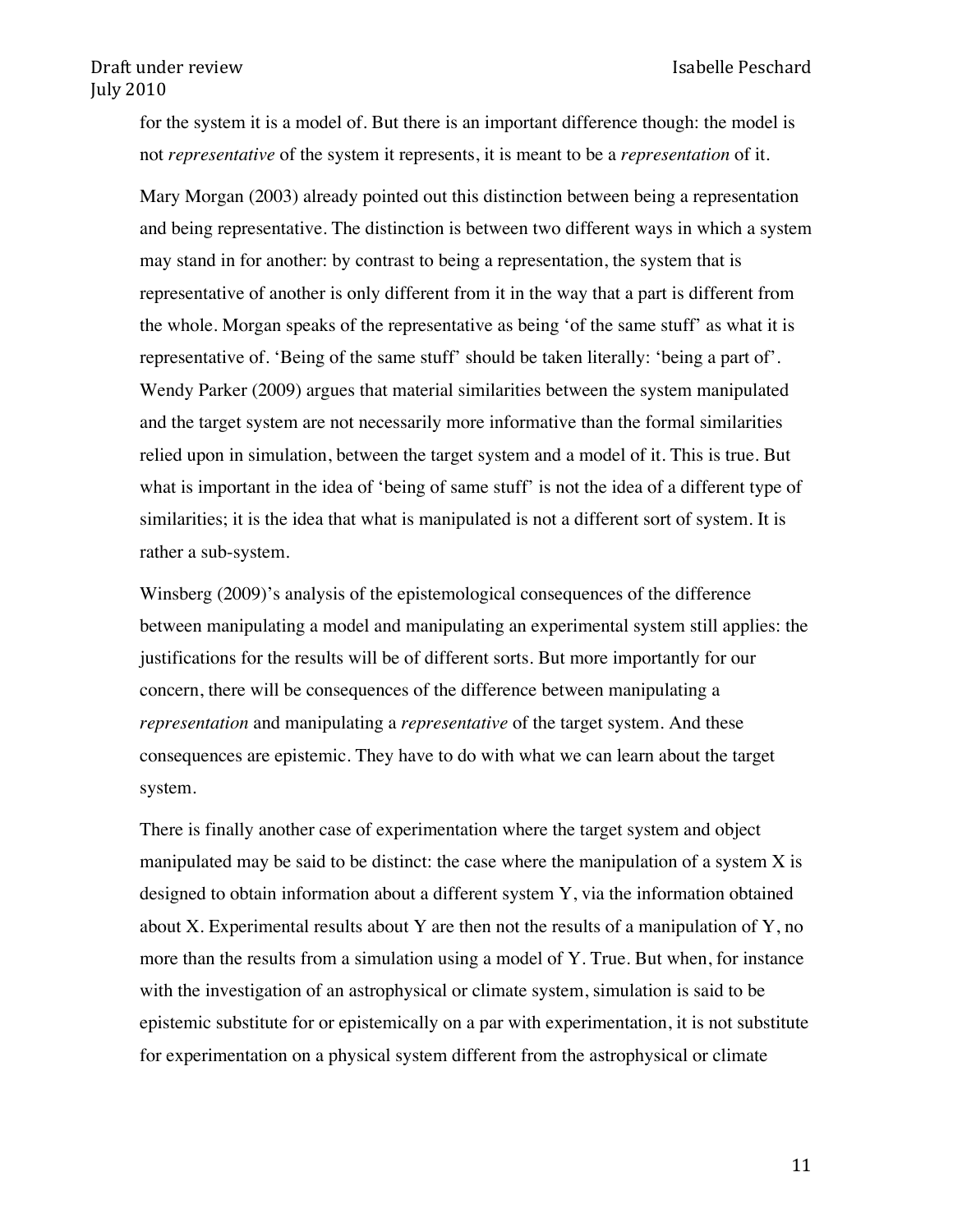system. It is substitute for experimentation on the system that is simulated and that cannot be manipulated.

So when the simulation of the system  $X$  is claimed to be 'epistemically on a par', it is with experimentation on and manipulation of  $X$  or a representative part of  $X$ . But in that case, experimentation has, contrary to simulation, a direct access to the target system, in the sense that the target system is the system that is manipulated in experimentation.

#### 3.2 Both simulation and experimentation rely on models?

Experimentation, we conclude from the previous section, manipulates the target system of the investigation and in this sense has, by contrast with simulation, direct access to it. But that does not mean a direct access to the information about the system. Getting experimental information about the system that is manipulated is a complicated, delicate matter that involves preparation, control, calibration, interpretation of the results of the manipulation, not to speak of the selection and arrangement of these results. All these different aspects of experimentation involve theoretical background and assumptions about different elements of the experimental process, and thus rely on models. So just like simulation, experimentation involves reliance on models, that much is clear.

Focusing on one particular use of models in experimentation, their use in measurement, Margaret Morrison argues that the similarity of the role of models leaves "little basis on which to epistemically differentiate the activities involved in some types of simulation and experimentation" (2009: 40). Taking epistemic differences to be differences in epistemic results, the claim looks like an objection against the idea of a difference in the epistemic functions of simulation and experimentation.

Morrison's strategy is not to deny that, in simulation, all that is manipulated is a putative model of the target system whereas performing measurements on the system involves an interaction with the system: "a measurement… bears some type of *causal connection to the property being measured*"(ibid p.52, italics added). Rather, the role models play in measurements seems to make this interactive dimension of experimentation epistemologically irrelevant:

12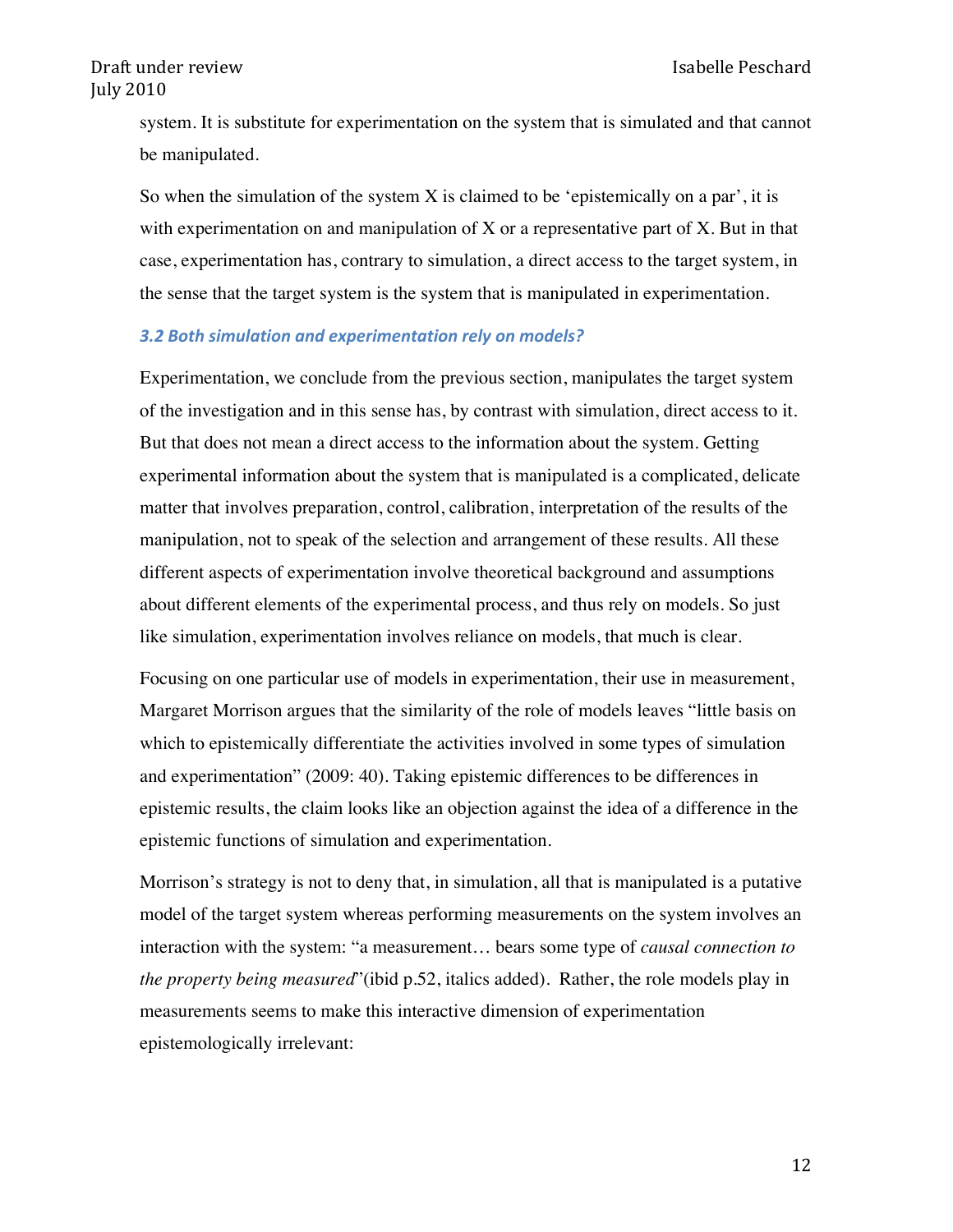Experimental measurement is a highly complex affair where appeals to materiality as a method of validation are outstripped by an intricate network of models and inferences. (ibid p. 53)

That models play a crucial role in measurement should be uncontroversial. That, however, leaves open the possibility that this role be epistemically different from the role it plays in simulation. But Morrison goes further in the function she assigns to models, speaking literally of models as measuring instruments. <sup>6</sup> Her claim seems to be that the physical interaction between the target system and the instrument that takes place in experimentation makes no epistemological difference because experimentation, no less than simulation, consists in manipulating models. In what sense does experimentation consist in manipulating models?

As a simple illustration let's consider the wake again: suppose we are interested in how the shedding frequency, F, of the vortices behind the cylinder, depends on the velocity, V, of the flow before it reaches the cylinder, the upstream velocity. We are thus interested in  $F = f(V)$ . Suppose the instrument used to measure the shedding frequency is a hot-wire anemometer. To put it simply, the sensible part of this instrument is a thin wire that undergoes a brief change in temperature as the local velocity of the flow is increasing. The state of the instrument is characterized by the temperature of the wire, T. We place the anemometer behind the cylinder, on the way of the vortices traveling downstream with the flow. The periodic change in local velocity,  $v$ , due to the emission of vortices will then cause an alternating variation in the temperature of the wire. The use of the instrument relies on a relation between *v* and T:  $v = g(T)$  so as to produce, as an outcome of the measurement, the local velocity  $v$ . As the value of the upstream velocity  $V$  is changed, the values of T and *v* change, and the relation  $v = g(T)$  goes from one realization to another, in the same way as happens when a model is run in a simulation. And, for the simulation, we did talk of the manipulation of the model described by the equation implemented. So experimentation could be seen as well as the manipulation of a model, the model of the instrument(s). The question now is whether this manipulation of the model is really all what matters to the epistemic function of experimentation.

 $6$  For a view of models as measuring instruments see also Boumans 2005.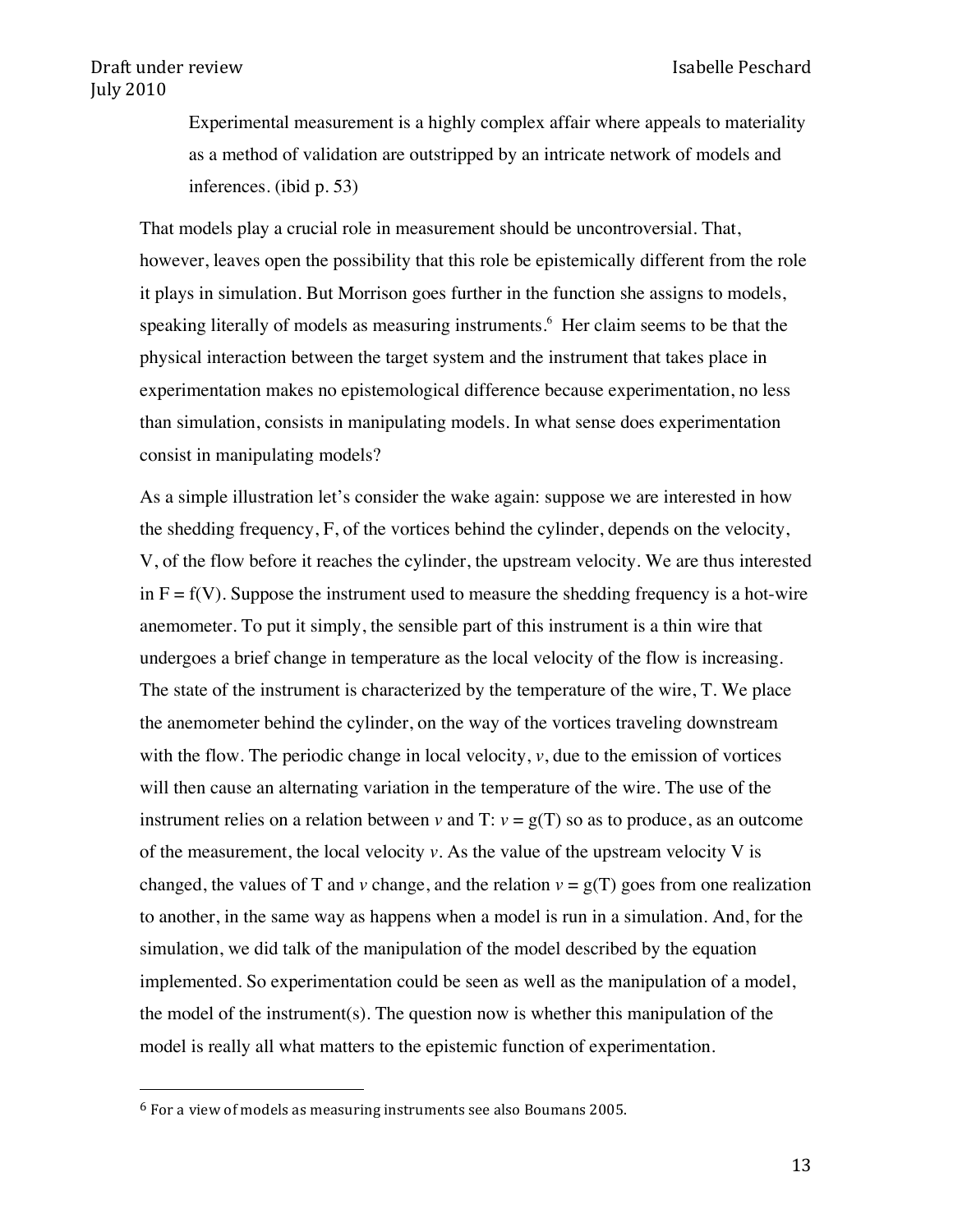With a simulation, the simulationist intervenes on the model directly by choosing the input, which are the initial values for the constants and parameters. In experimentation the input of the model, e.g. the temperature of the wire in the anemometer, is the state of the target system. This state itself results from the initial conditions that were fixed by the experimenter when she chose a value for V. The experimenter does not intervene directly on the model; she intervenes on the system. And via the effect the system has on the instrument, and the model representing the relation between this effect and its cause, she finds out about this cause, which is the state of the system resulting from the intervention on the system. In experimentation, the model is then intervened on by the system and the output of the model, the outcome of measurement, tells us how it was intervened on, e.g. what was the value of *v*, the local velocity, resulting from the experimenter's intervention on V, the upstream velocity. So it is certainly true that the experimenter makes crucial use of the effect of an intervention on/manipulation of the model. But how the model is intervened on/manipulated seems to make all the difference with regards to what we can learn from the use of the model. The experimenter using a model of an instrument is not interested in learning about the behavior of the model given a certain input. It is assumed that she knows how the instrument works, how it behaves under given conditions. She wants to learn about the input to which the instrument, or its model, 'reacts'. Because in experimentation, this input, the source of the intervention on the model, is the state of the target system, the manipulation of the model is a means to learn about the state of the target system. And if this state of the target system is solely the effect of the intervention on the target system, then the manipulation of the model is also a means to learn about the relation between this intervention on and the resulting state of the target system.

Morrison's examples of experimentation are different in that the model used to make the measurement is the model of the whole target system, e.g. a model of the pendulum, rather than a model of a probing instrument. But the same reasoning applies. The case considered is the experimental measurement of the value of some constant that figures in the model of the physical target system, like the value of the gravitational constant. As Ron Giere (2009) notes, however, the measurement procedure supposes that the pendulum interacts *causally* with the Earth's gravitational field. We learn something about the environment by having the model intervened on by the environment and by

14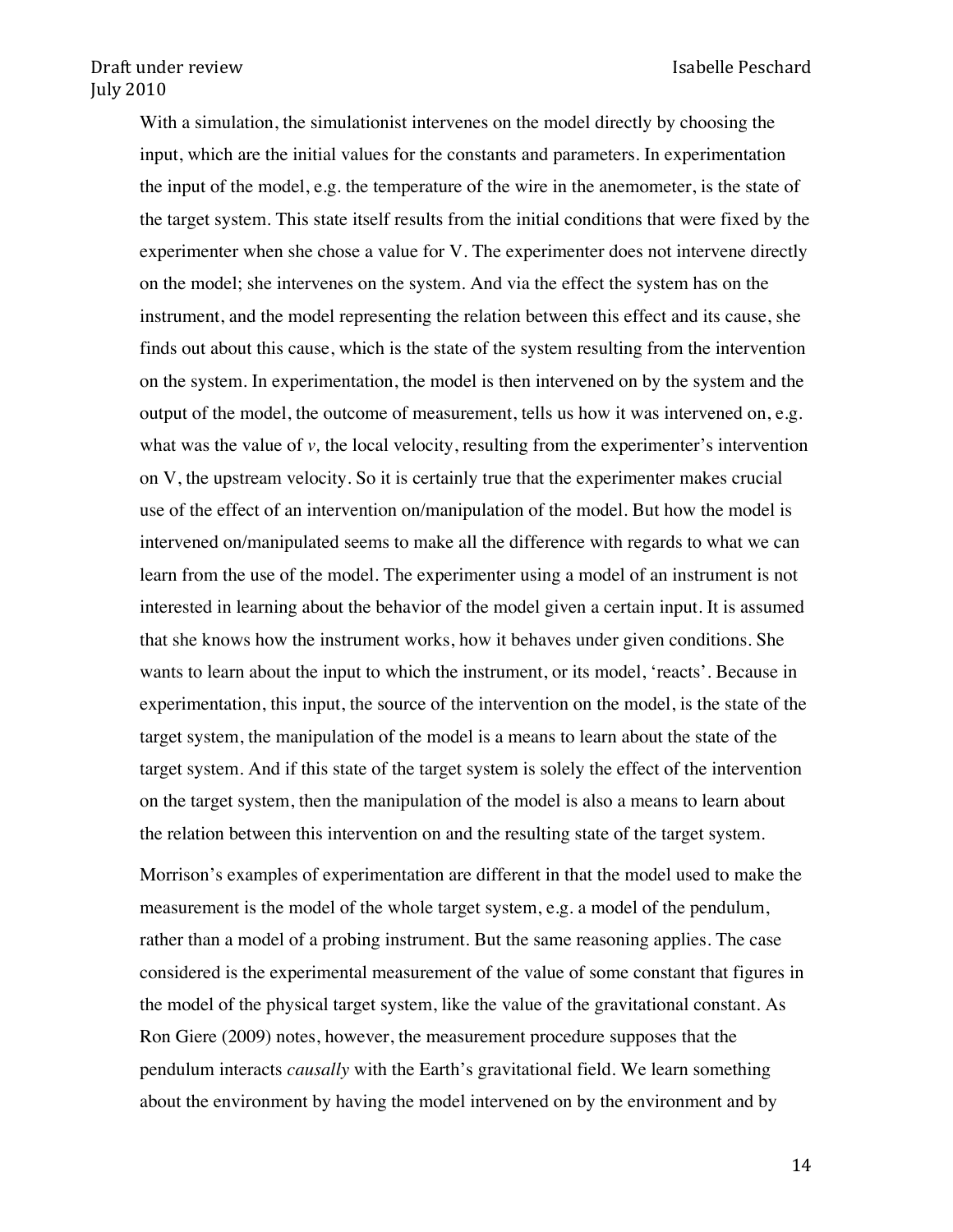having this intervention satisfy specific conditions. So in this case or in the previous one, in spite of the use of a model, the material interaction in experimentation does seem epistemically relevant.

Admittedly, we 'know' of the features of the system that affect the instrument only in so far as we 'know' of the relation between these features and the state of the instrument, that is, only in so far as we have and are justified in using a given model of the instrument. But to say that this mediating role of model makes causal interaction in experimentation epistemically irrelevant looks like saying that the role of language in expressing our sensory experience makes the sensory character of this experience epistemically irrelevant.

It is also true that materiality is not unique to experimentation. The reliability of experimentation results depends on having a proper functioning of the instrument and proper conditions of its use; the reliability of the simulation results depends on the proper functioning of the computer in which the simulation is implemented. A discussion of the role of materiality in simulation is beyond the scope of this paper but it is worth noting some differences between the contribution of materiality to the epistemic functions of simulation and experimentation. In experimentation, the material conditions are essential to the interpretation of what we learn. Depending on where we position the anemometer the outcome produced might have to be interpreted differently, be the measurement of V or the measurement of *v*. How we measure is essential to what we measure. In a simulation, when everything goes well it seems that materiality becomes, in principle, epistemically transparent<sup>7</sup>. This is why we can talk of manipulating the model, rather than the computer. This is also why, as we will see in the next section, in experimentation, material 'errors' may be instructive *about the system under study*: from inconsistent results, we may learn, for instance, about the existence of a new factor, a new feature of the system. From a material flaw in simulation, we do not learn *about the target system*.

The two arguments that were just examined called into question the idea of experimentation as direct access to the system under study. They fall short however of

 $7$  This is, of course, not to say that what computer is used for the simulation will not make a difference to what results can be produced.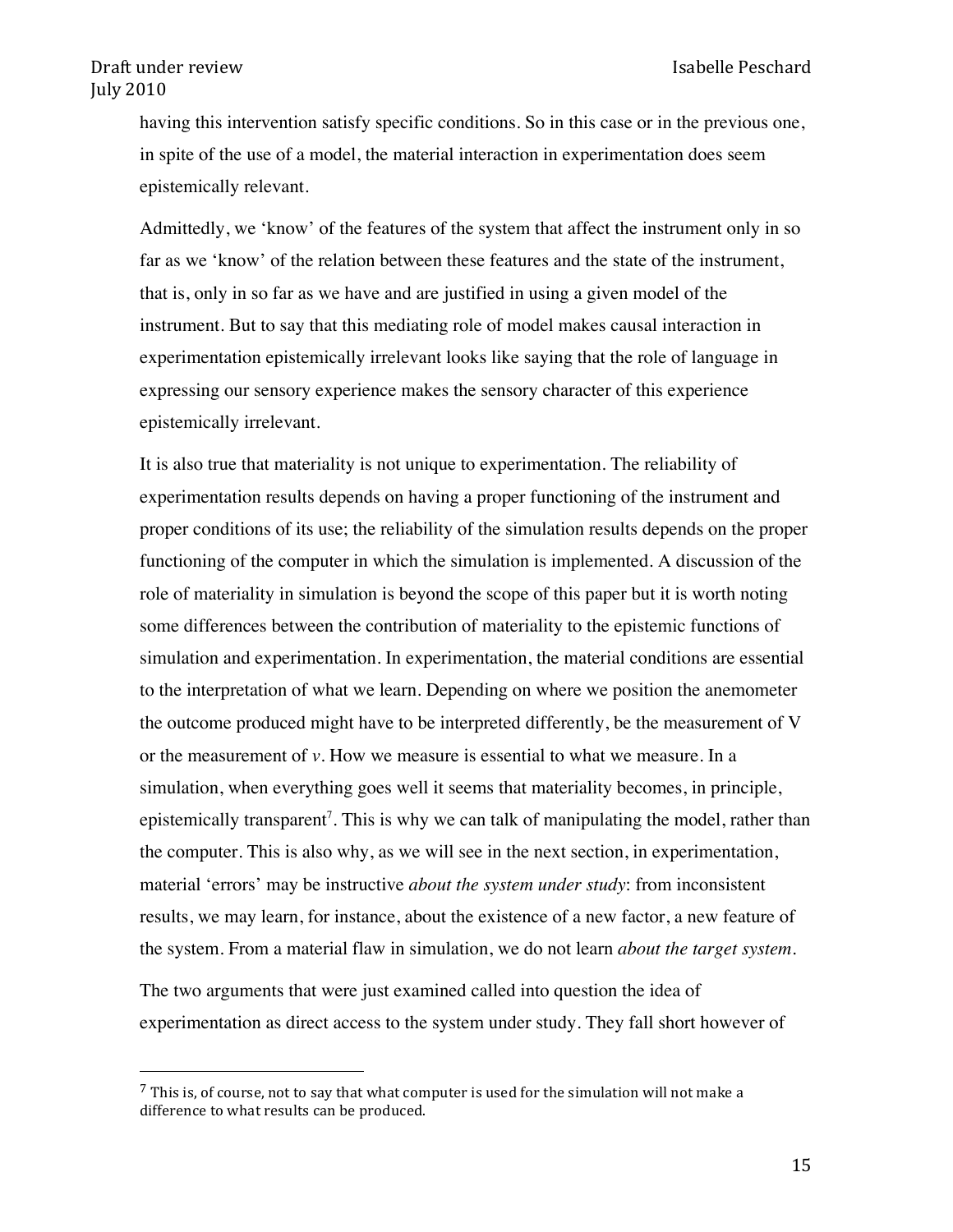showing that there is no basis for some general epistemic difference between simulation and experimentation. To get a better understanding of what these epistemic differences are we need first a better understanding of what the respective epistemic targets are.

## **4. Real (epistemic) difference**

&&&&&&&&&&&&&&&&&&&&&&&&&&&&&&&&&&&&&&&&&&&&&&&&&&&&&&&

This section will focus on the epistemic targets of simulation and experimentation, that is, the epistemic results that experimentation and simulation are respectively designed to produce about a given target system, and the difference between these epistemic targets.

## **4.1 Epistemic target in experimentation**

Part of the epistemic result of experimentation is the measurement of the values of quantities characterizing the target system. But the characterization of the epistemic target of *scientific* experimentation must also include the objectives of 1) reliability and 2) formal generalization.

One condition for the reliability of measurements is that experimental outcomes be reproducible. But not any reproducibility will do. Results on gravitational waves were claimed to be reproducible, but the conditions in which they were reproducible were not the 'right' conditions. What the right conditions are is neither always clear from the outset nor written in stone. It is rather typical of 'exploratory experimentation'<sup>8</sup> that it aims at specifying what they are.

Both the experimental investigations introduced earlier, on the wake formed behind a cylinder and the Wason task, illustrate this aim. In the former, experimentation aimed to determine how the shedding frequency of the vortices forming the wake evolves when the upstream velocity of the flow increases. Two different forms of evolution were found, both being reproducible. It took a 30-year long controversy to identify which, if either, was the right one, the reason being that it was not clear what factors were responsible for the difference between these two forms of evolution. Depending on which factor is

<sup>8</sup> On the distinction between exploratory experiment and theory-testing experiment, see Steinle 2002.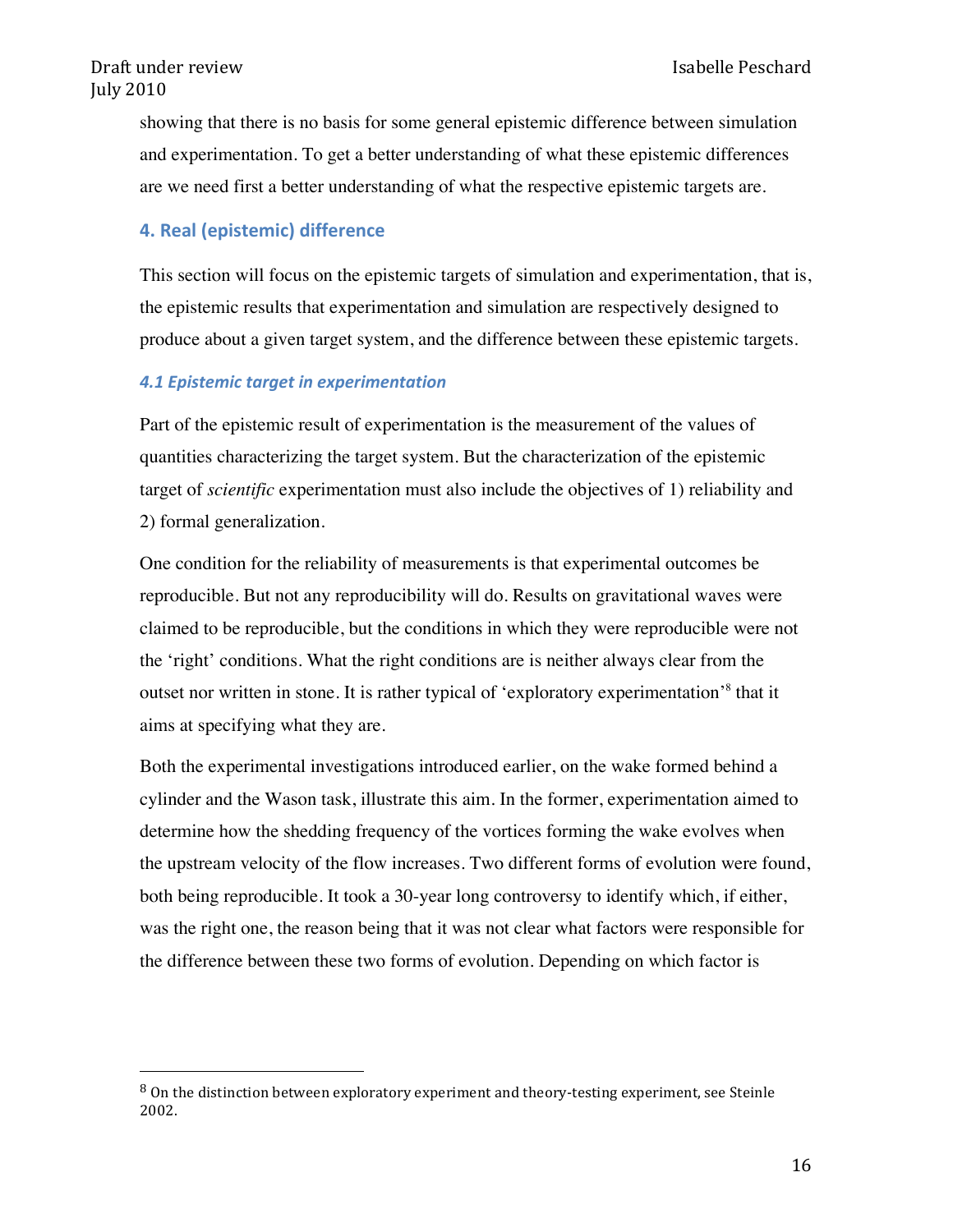responsible, the effect will count as genuine, intrinsic, or as interference. The controversy ended with the identification of the factor responsible for the effect (Williamson 1989).<sup>9</sup>

In the Wason task experiments, the object of investigation is the ability to use conditional reasoning. Given the rule: "if there is a vowel on one side then there is a even number on the other side", and the task of testing it, it is expected that a proper understanding of the conditional will lead to the choice of turning over the card with a vowel and the card with an odd number. These are the two choices that could falsify the rule: if there is a vowel on one side, there must be an even number on the other face. If there is an odd number on one face, there should not be a vowel on the other face.

Experimental results always show this response as only one of those displayed by the subjects and not the most frequent one. A common explanation of the results is in terms of correct vs. incorrect understanding of the material conditional. A recent experimental study argues, however, that some differences in the exact terms of the formulation (e.g. 'testing' vs. 'falsifying') can have an influence on the reaction to the task that has been overlooked by previous studies (Stenning and van Lambalgen 2001). If that is correct, the conditions of reproducibility of the results are not those in which most studies were conducted since in these conditions, this semantic factor was ignored and had a nonmeasured effect on the result. The conditions of reproducibility must have all the factors having an influence on the effect of interest be under control: either fixed, if they are part of the background conditions, or systematically varied and measured if their influence is relevant to the investigation of the effect. Reproducibility must be in the right conditions: conditions that properly distinguish the background from the factors that are causally relevant.

When a complex phenomenon is investigated, the aim of the experimentation is then, first, given a certain variable of interest, to identify the factors causally relevant to its evolution, the relevant parameters, and measure their effect. This phase aims at a measurement of the behavior of the system of interest. But the aim of experimentation is also to go from the data that are collected to *relations* between variables of interest and

<sup>&</sup>lt;sup>9</sup> For a detailed discussion of this case study see Peschard 2011.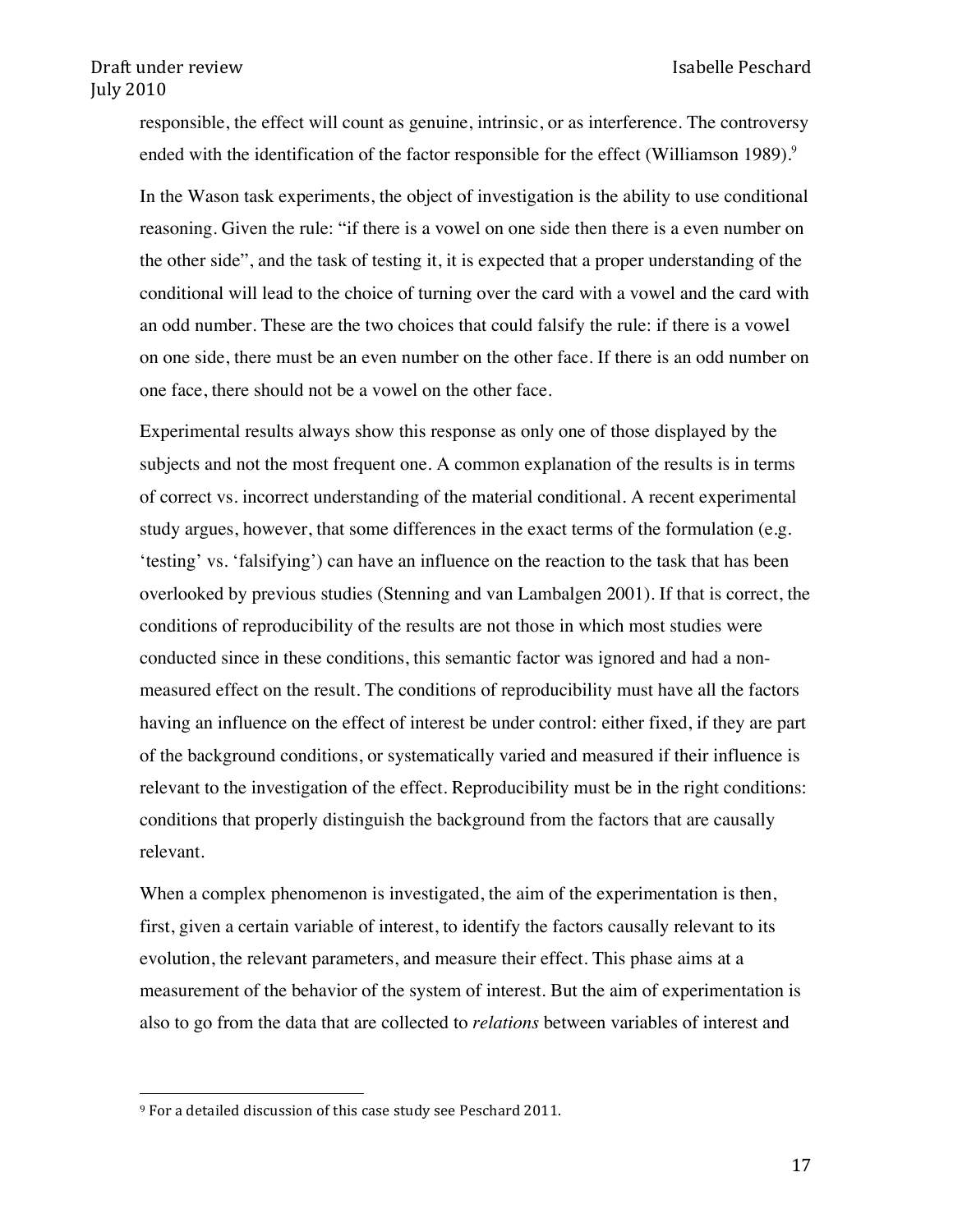relevant factors that these data instantiate. It is to go from the data to the phenomenon.<sup>10</sup> The information that experimentation aims to produce about this system, the target system, is the structural pattern, the phenomenon, that its behavior instantiates. If the aim only were the behavior of the system, reproducibility of the measurement would not be such an issue. More precisely, the distinction between the background and the relevant factors would not be an issue. Reproducibility *in the right conditions* is required because what is at stake in experimentation is neither the behavior of this or that target system, nor the pattern that only this or that target system instantiates. It is the structural pattern that any system that is relevantly similar to the target system instantiates.

The behavior of the system manipulated, as particular instantiation of a structural pattern is, in general, only an intermediary or preliminary epistemic target for experimentation. I will hereafter use the term *epistemic target* to refer to the structural pattern.

When experimentation is used merely as a testing procedure, it may seem that the epistemic target is actually the behavior itself of the system manipulated, the instantiation of a pattern rather than the pattern instantiated. But one should remember that what is tested is a (theoretical) structural pattern, which would be instantiated not only by the system that is the object of measurement but by any system relevantly similar to it. And the measurement outcomes are epistemically significant in that they can be seen as the instantiation of a pattern that does or does not match the one that is under test.

What about the epistemic target of the simulation?

#### **4.2 Epistemic target in simulation**

&&&&&&&&&&&&&&&&&&&&&&&&&&&&&&&&&&&&&&&&&&&&&&&&&&&&&&&

A simulation is the manipulation of a putative model of the target system S, that is, of a set of relations between some variable(s) of interest and parameters. Such a set of relations is what we just called a structural pattern. The results of the simulation are sets of values that satisfy these relations, that is, an instantiation of this pattern, corresponding to some initial conditions. Note the contrast: experimentation ultimately aims to elucidate the structural pattern that is instantiated by the evolution of the system manipulated;

<sup>&</sup>lt;sup>10</sup> About the distinction between data and phenomena see e. g. Bogen and Woodward 1988, McAllister 1997, Feest 2009.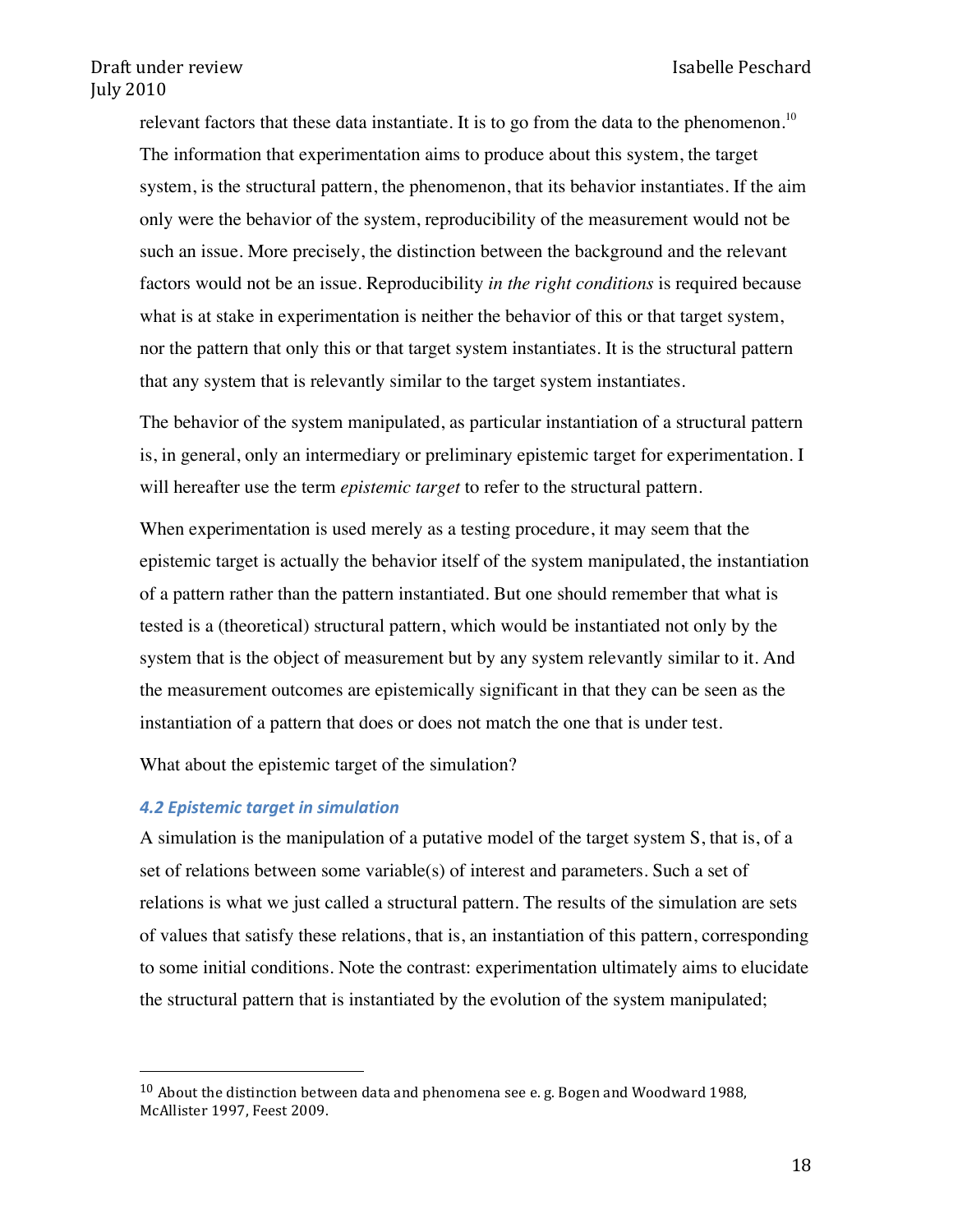simulation aims to produce an instantiation (numerical instantiation) of the pattern that is manipulated.

For experimentation, we made a distinction between the aim of measuring, the acquisition of data, and the ultimate aim of elucidating phenomena, structural patterns. We can make a similar distinction between two levels of aims for simulation. To produce an instantiation of the pattern that is manipulated is only a preliminary result. The *ultimate* epistemic target of the simulation is the evolution of some physical system S, the target system, in the physical conditions represented in the simulation. By learning how the structural pattern that is simulated is numerically instantiated, the simulationist aims to learn how it *would be* physically instantiated by a system correctly represented by the model.

Granted, there are exploratory simulations, where no physical system, actual or even possible, is represented by the model run on the computer. In fact, in this case, just as in experimentation, there is no distinction between system manipulated and target system. There is no such distinction because the model plays both roles. Obviously, if no physical system is simulated, if there is no physical system in the role of target system, then the ultimate epistemic target of simulation cannot be the physical instantiation of the model manipulated. But it also means that we are outside the domain where the comparison between the epistemic functions of experimentation and simulation makes sense.

This objection, however, suggests another one, more interesting. If we put aside for a moment the view of simulation as imitation, we can see that, like the experimenter, the simulationist is interested not just in the instantiation of a pattern but also in the pattern instantiated. We need to remember the two senses of simulation that we have distinguished earlier: in one sense, it is an imitation, but, in the other sense, it is the calculation of the solution of the algorithm implemented on the computer. The form of this solution is generally opaque to the simulationist (Lenhard 2006, Humphreys 2009). But this is what is instantiated by the data produced by the simulation. And beyond the data, the simulationist is interested in identifying the form of this solution, the pattern that the data instantiate. In addition, there is a compelling argument to be made that this pattern is not already somehow contained in the model used for the simulation. And that

19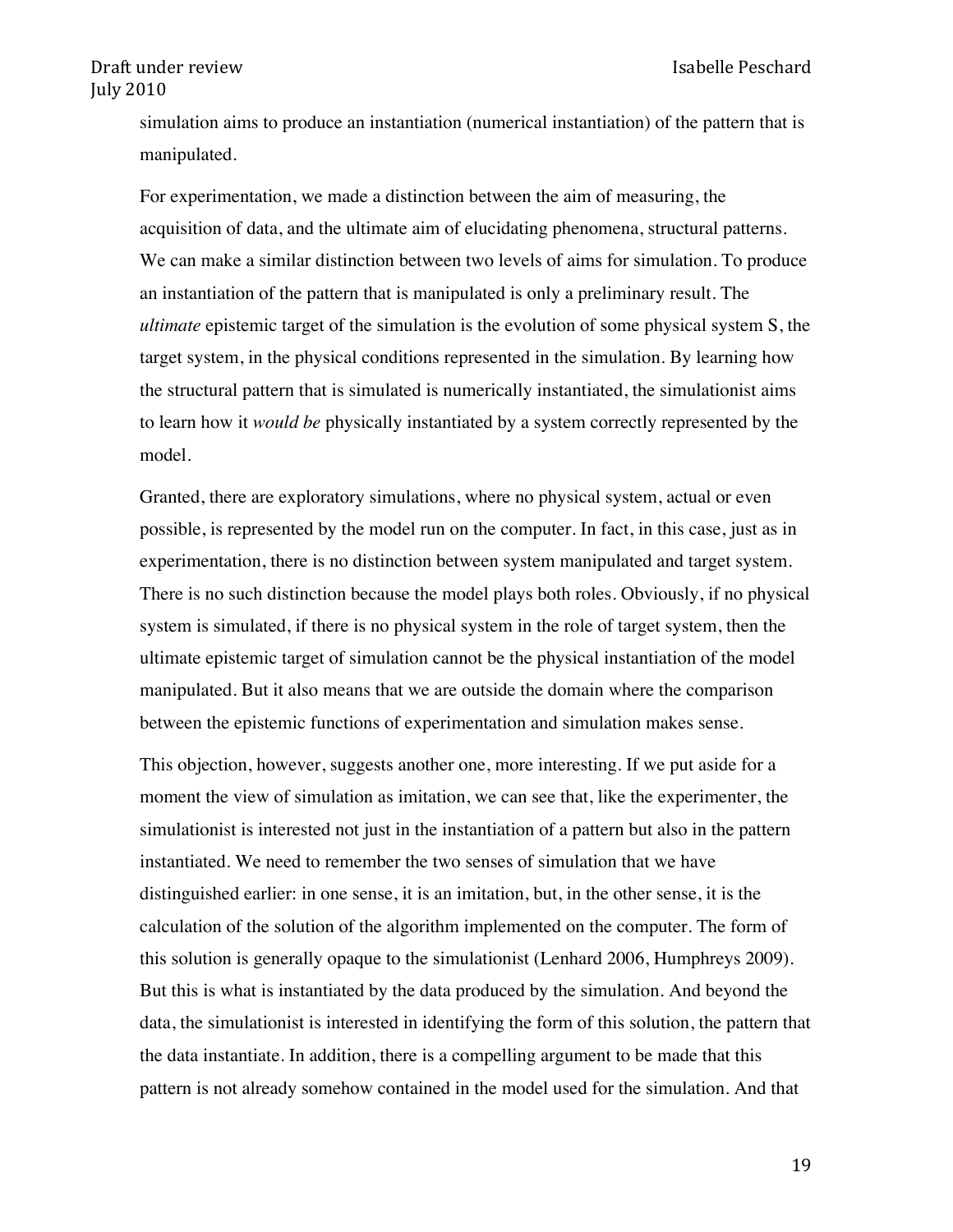enables one to say, that just like for experimentation, that simulation produces 'new knowledge' (Winsberg 2010).

That both simulation and experimentation not only produce the instantiation of a pattern, the data, but aim at identifying the pattern instantiated in the data, certainly makes their epistemic functions and targets look very similar to one another. But if simulation is, as was mentioned early on, a form of experimentation, that should not be surprising. On the other hand, it underscores an essential difference between these results: the pattern that experimentation aims to uncover is the one that the evolution of the target system, and any system relevantly similar to it, in similar conditions, instantiates. The pattern that the simulationist aims to uncover is the one instantiated by the data produced during the simulation. The epistemic force of the distinction relies heavily on the argument made previously that in experimentation there is a direct access to the target system.

"Models" as Robert Sugden (2002) writes, "are suggestions about how to set about explaining some phenomena in the real world. […] [T]hey are sketches of processes which, according to their creators, *might* explain phenomena we can observe in the real world". Of course, the simulationist hopes, as Winsberg nicely puts it, that the simulation does imitate the evolution of the target system and that the pattern instantiated by the simulation data is the one instantiated by the evolution of the target system. And she will offer some reasons to make his cases. But all the simulation can show is how the system would evolve if it were the case that the only factors that make a relevant difference to this behavior are those represented in the model, assuming they interact in the way represented in the model.

The results of the simulation are, putatively, actual claims about the model and counterfactual claims about the target system. By contrast, the results of the experimentation are, putatively, actual claims about the target system, which can be interpreted, as we will see, as counterfactual claims about the simulation. It is this difference in the epistemic targets of simulation and experimentation that makes the use of simulation so productive even in a tandem configuration, where experimentation is possible. This difference makes possible a real epistemic co-operation between simulation and experimentation.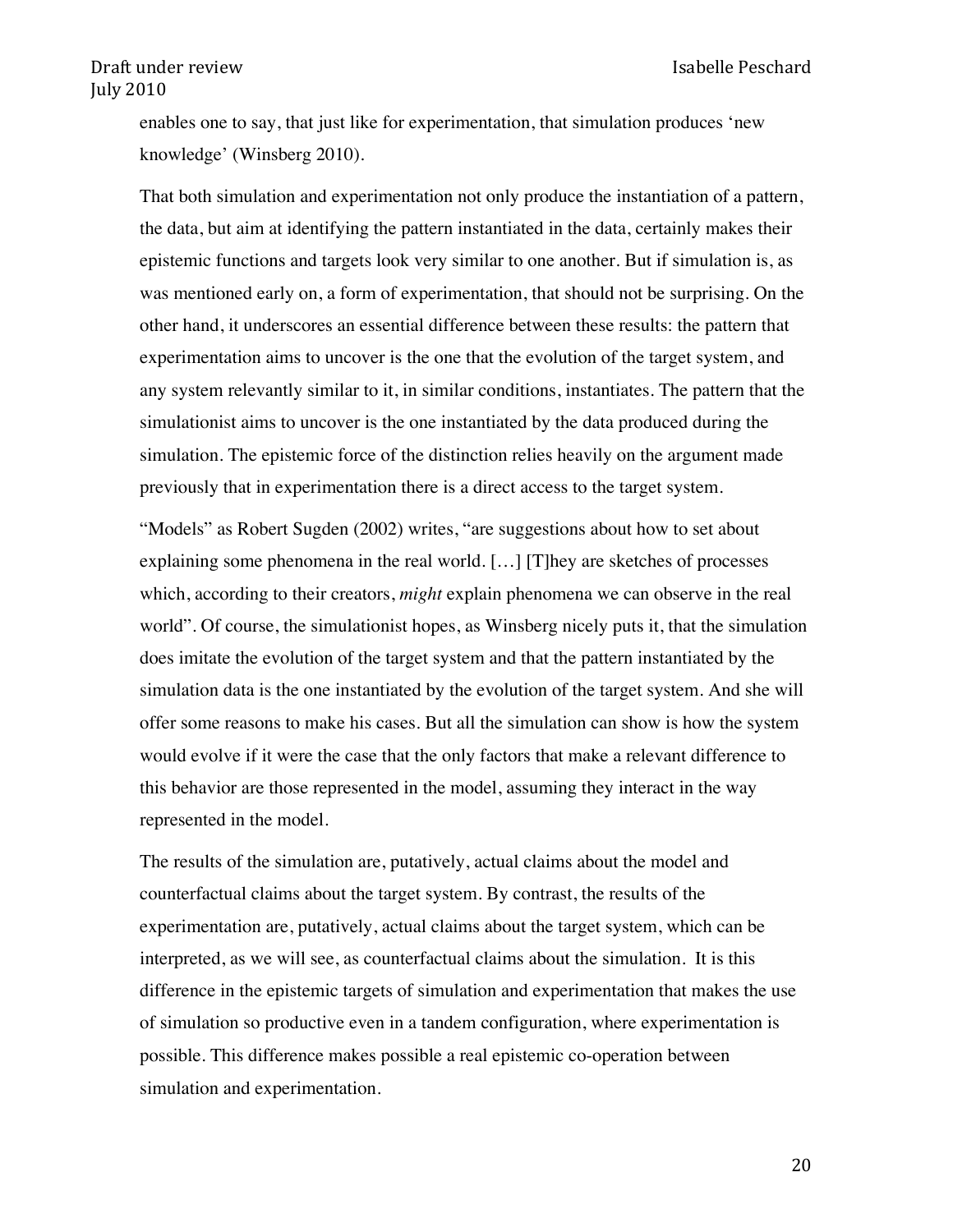#### *4.3 Articulation\$of\$simulation\$and\$experimentation*

Simulation and experimentation have different epistemic targets, i.e., they are designed to produce different kinds of epistemic results about a given target system. This difference should incite us to investigate more closely the way in which these activities co-operate. On the other hand, to look closer at this co-operation helps to make more precise the difference in their respective epistemic targets.

If simulation and experimentation have different epistemic targets, simulation cannot serve, in the strong sense of the term, as an epistemic substitute for experimentation. The activities are not epistemically on a par. But the co-operation shows another way in which they are on a par: they are both for each other a source of information and of constraint. Again, an episode in the investigation of the wake will serve as brief illustration.

The object of the investigation was the relation between the frequency with which the vortices forming the wake are emitted behind the cylinder and the control parameter (velocity of the flow before it reaches the cylinder). Experimental measurements produced conflicting results. Some showed a continuously linear evolution whereas others showed a discontinuously linear evolution. A simulation was finally conducted that showed a continuously linear evolution.<sup>11</sup>

Granted some confidence in the basic structure of the model, the experimenter is *informed* about what the behavior of the target system would be, if the only factors that contribute to it were those represented in the model. Where the results from experimentation and simulation disagree, the experimenter is *constrained* to account for the difference in terms of factors not represented in the model used for the simulation. But the simulation does not produce information or constraints about what to do with these factors once they are identified: they might come to be regarded as part of the background, in which case they will have to be experimentally neutralized. But they might instead be deemed relevant to the understanding of the evolution of the target system, in which case, their effect needs to be systematically recorded. New experiments

<sup>11</sup> See Williamson 1989 for a historical overview of the investigation.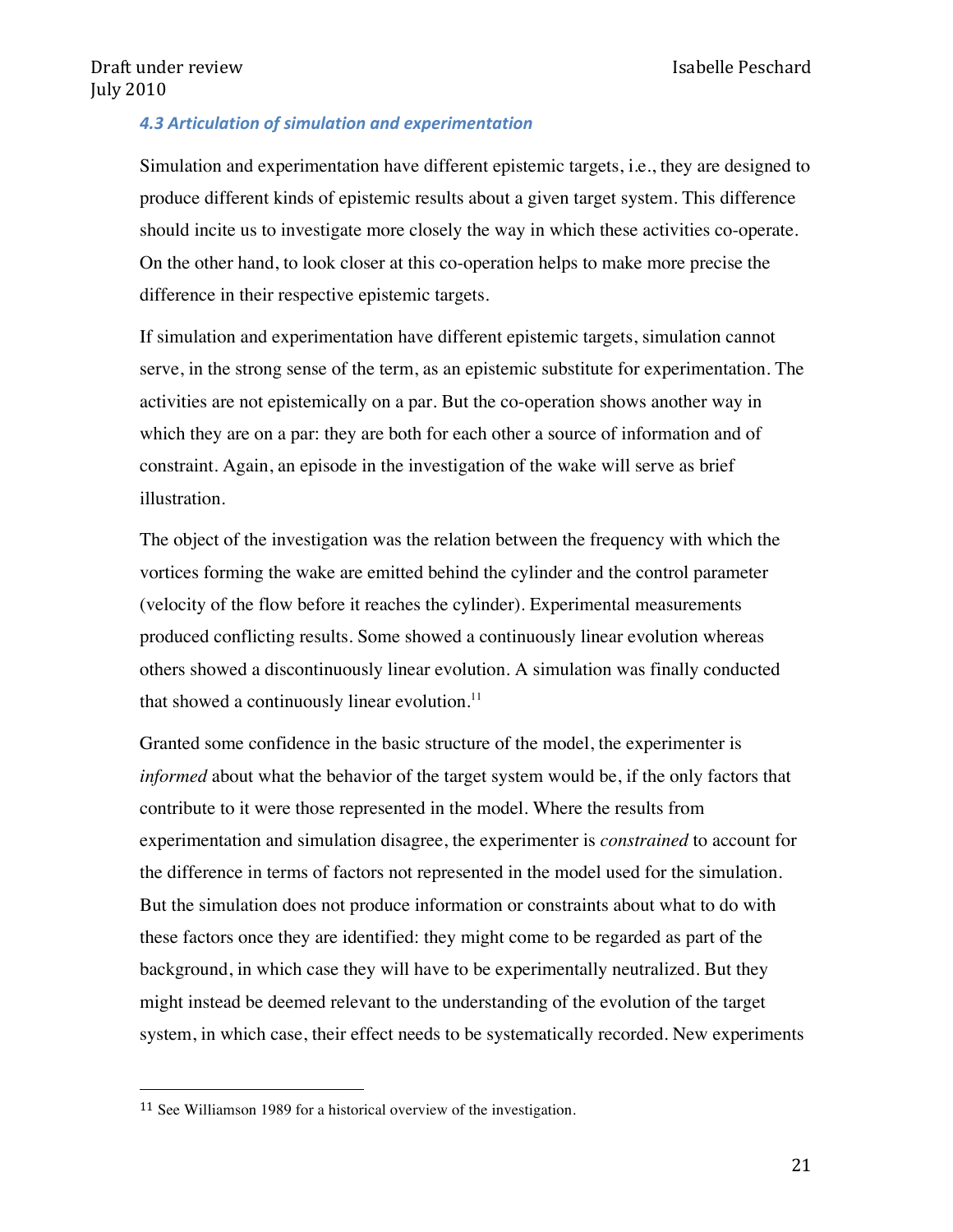on the wake identified a new factor that was not represented in the model, and it was successfully argued by the experimenter that it was a relevant factor. In the case of the Wason experiment, experimenters also argue that they have identified a factor that has an effect on the system and was not represented in the model used for the simulation (Stenning and van Lambalgen 2001).

On the other hand, when a new relevant parameter is identified, the *constraint* for the simulationist is to integrate this new information about the target system into the model used for the simulation. The simulationist is *informed* about what the results of the simulation would be, were all the relevant factors taken into account by the model. In the process, the simulationist may discover that some assumptions made in the representation of the system were mistaken. In the case of the wake, the geometry built into the simulation was that of a flow around a disc, justified by the assumption that the physical system was ideally equivalent to a flow around an infinite cylinder. The new relevant factor identified in experimentation contradicted this assumption. Similarly in the Wason case, the simulation<sup>12</sup> assumes a uniform interpretation of the terms in which the task presented to the subject is formulated. Experimenters claim that there are strong differences in the interpretation of these terms which influence the response to the task.

#### **Conclusion**

If simulation is to qualify as substitute for experimentation, in the strong sense that was examined, the two should be able to produce the same epistemic results: they should have the same epistemic targets. If simulation can serve as a substitute when experimentation is not possible, it should be able to serve as a substitute as well in a tandem configuration, where experimentation and simulation have the same target system, S, and experimentation on this system is possible. But in this situation, it was argued, experimentation, by contrast with simulation, provides a direct access to S via causal interaction and, thereby, provide information about the state of S. And it was anticipated that this difference would result in a difference in the epistemic results these activities are able to produce.

<sup>&</sup>lt;sup>12</sup> The simulation uses a Bayesian model. See Oaksford & Chater 2007.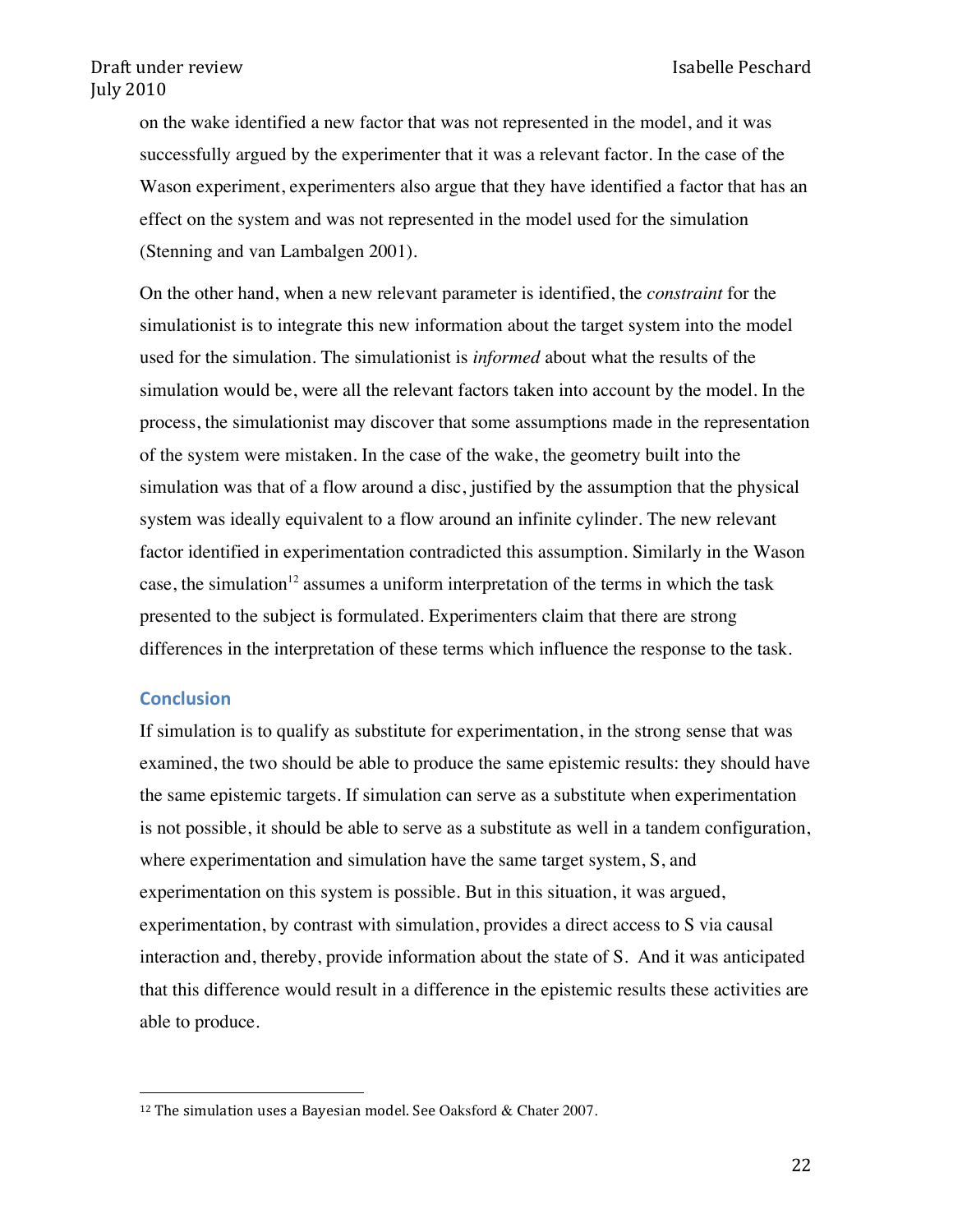Two objections to the idea that experimentation provides a direct access to S were examined. One is that in experimentation just as in simulation, what is manipulated is only a system that stands in for the target system. This objection was answered by stressing two distinctions: one between the target system of the experimentation (system manipulated) and the system that might be its 'epistemic motivation' (e.g. a system in the field); the other one is between being a representation (as a model aims to be) and being representative (as a sample from a population aims to be). The other objection is that experimentation no less than simulation relies on models (models of instruments). The objection was answered by stressing the difference in the way in which the models are intervened on in each case. In experimentation, but not in simulation, the intervention comes from the target system itself via the physical relation between the state of the system and the state of the instrument.

A closer inspection of the epistemic targets of simulation and experimentation brought forth a similarity between these two targets: in both cases, the target is not only the instantiation of a pattern (data) but the pattern instantiated by the data. That might be one additional reason why the two activities are sometimes said to be epistemically on a par. But in the light of the distinctions just pointed out this similarity is only a similarity. In experimentation, the pattern in question is the one that the evolution of the target system instantiates; in the case of simulation, it is the one instantiated by the data produced by the implementation of the model. So these activities are not epistemically on a par. But there is also an important way in which they are actually on a par. The difference in epistemic targets makes possible an epistemic co-operation and in this co-operation, both simulation and experimentation are, through their respective results, informing and constraining each other.

# **REFERENCES**

Bogen, J. and Woodward, J. (1988) Saving the Phenomena. *The Philosophical Review* 97 (3): 303-352.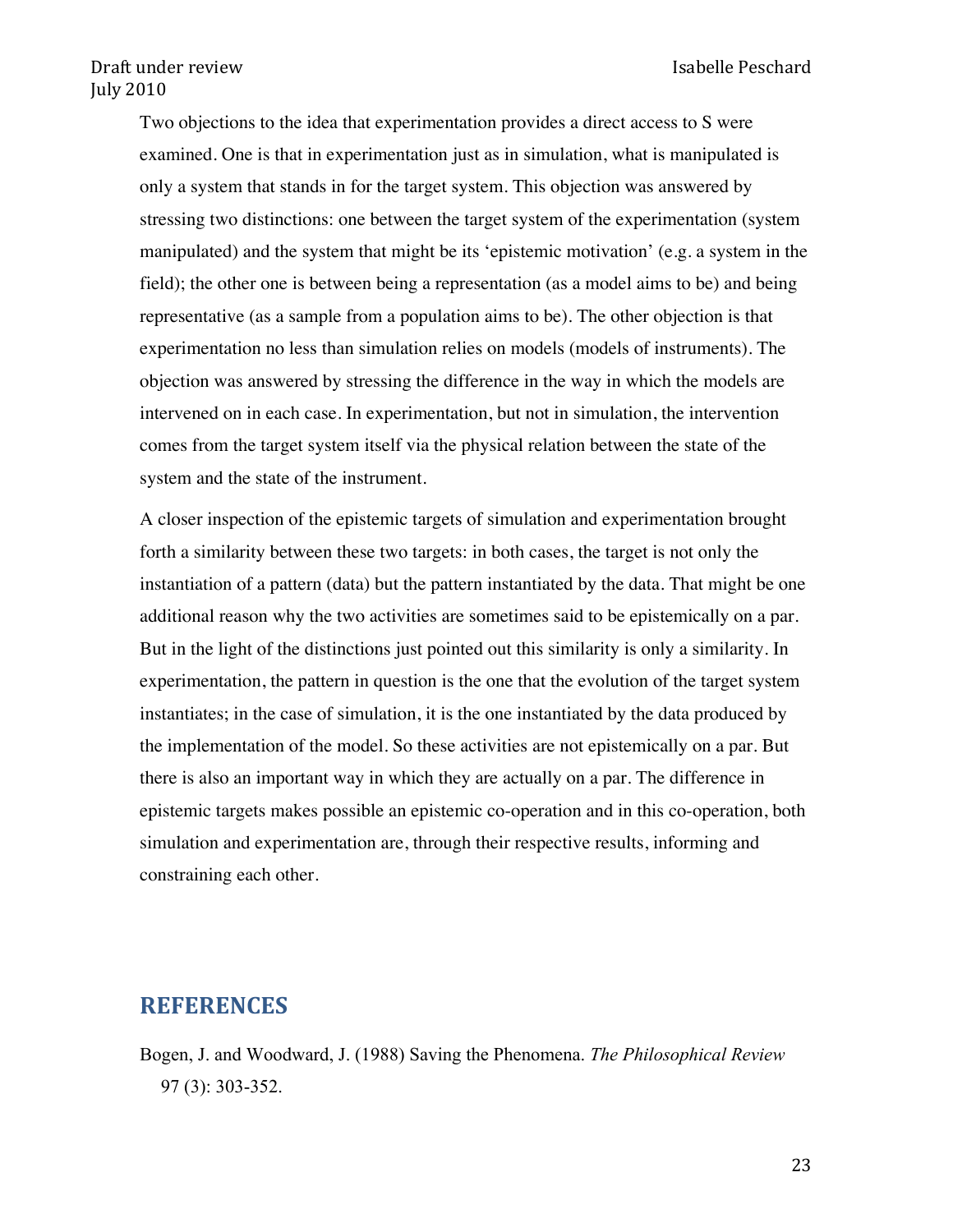Boumans, M. (2005). *How Economists Model the World into Numbers*. London and New York: Routledge.

- Feest, U. (2009) What exactly is stabilized when phenomena are stabilized? *Synthese*, Online First, DOI 10.1007/s11229-009-9616-7.
- Fox Keller, E. (2003) Models, Simulation and 'Computer Experiments. In Radder 2003: 198-215.
- Giere, R. (2009) Is computer simulation changing the face of experimentation? *Philosophical Studies* 143: 59-62.
- Guala, F. (2003) Experimental localism and external validity. *Philosophy of Science* 70: 1195-1205.
- Guala, F. (2008) Experimentation in economics. In U. Mäki (ed.), *Elsevier Handbook of the Philosophy of Science, Volume 13: Philosophy of Economics.* Amsterdam: Elsevier.
- Hartman, S. (1996) The World as a Process: Simulations in the Natural and Social Sciences. In R. Hegselmann et al. (eds.), *Simulation and Modeling in the Social Sciences from the Philosophy of Science Point of View*. Theory and Decision Library. Dordrecht: Kluwer Academic Publishers, pp. 77-100.
- Humphreys, P. (1994) Numerical Experimentation. In P. Humphreys (ed.) *Patrick Suppes: Scientific Philosopher*, *Volume 2.Philosophy of Physics, Theory Structure and Measurement Theory.* Dordrecht: Kluwer Academic Publishers, pp. 103-118.
- Humphreys, P. (2009) The philosophical novelty of computer simulation methods. *Synthese* 169 (3): 615-626.
- Krohs U. (2008) How digital computer simulations explain real-world processes. *International Studies in the Philosophy of Science* 22 (3): 277-292.
- Lenhard, J. (2006) Surprised by a nanowire: Simulation, Control and Understanding. *Philosophy of Science*, 73(5): 605-616.
- McAllister, J. (1997) Phenomena and Patterns in Data Sets. *Erkenntnis* 47: 217–228.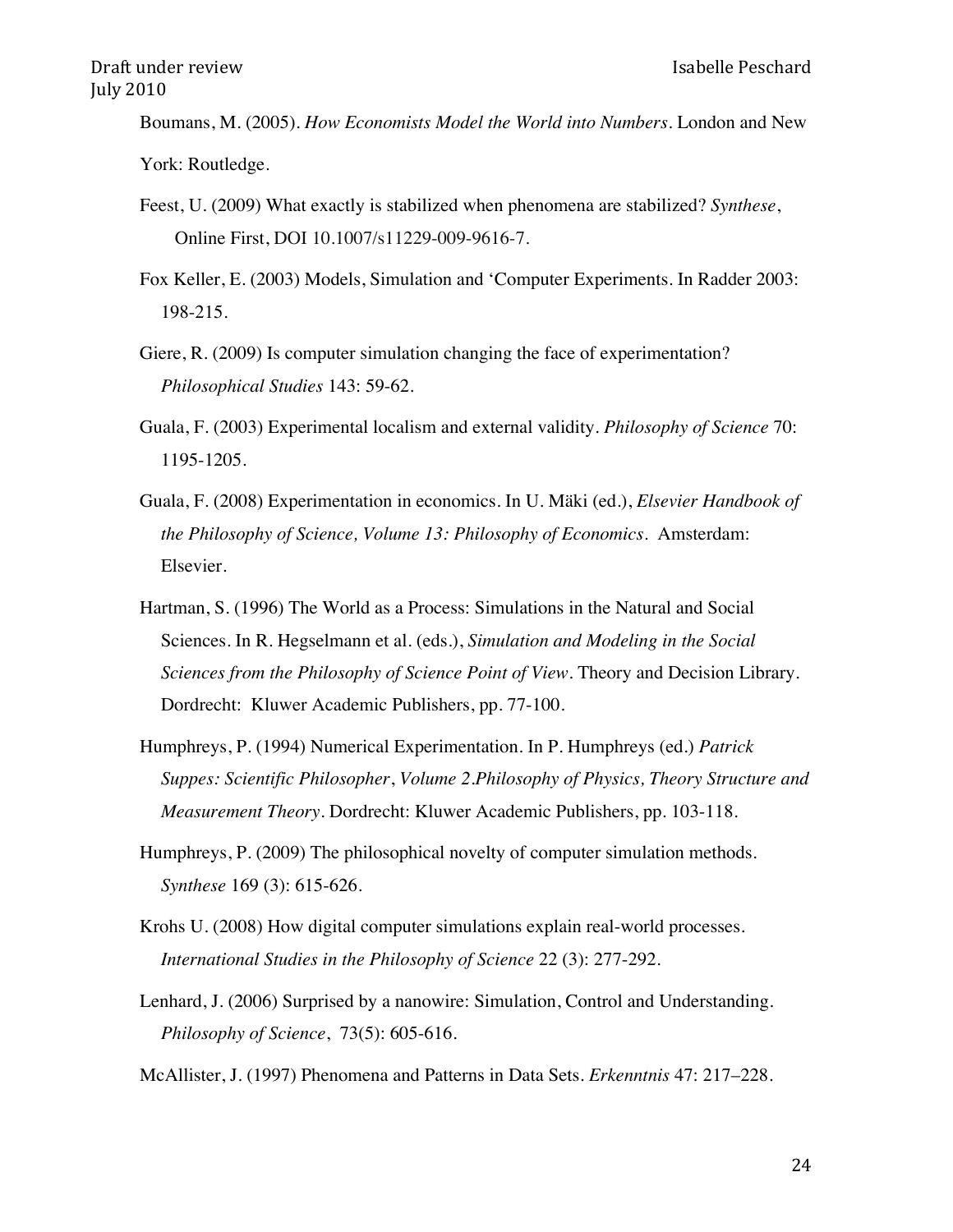- Morgan, M. (2003) Experiments without material intervention: Model experiments, virtual experiments and virtually experiments. In Radder 2003: 216-235.
- Morrison, M. (2009) Models, measurement and computer simulation: the changing face of experimentation. *Philosophical Studies* 143: 33-57.
- Norton, S., and F. Suppe, (2001) Why atmospheric modeling is good science. In C. Miller & P. N. Edwards (eds.), *Changing the atmosphere: Expert Knowledge and Environmental Governance*. Cambridge, MA: MIT Press, pp. 67–105.
- Oaksford, M. & Chater, N. (2007) *Bayesian rationality: The probabilistic approach to human reasoning*. Oxford: Oxford University Press
- T. Ören, T. (2011) The many facets of simulation through a collection of about 100 definitions. *SCS Modeling and Simulation Magazine* 2: 82-92.
- Parker, W. (2009*)*. Does Matter Really Matter? Computer Simulations, Experiments, and Materiality. *Synthese* 169 (3): 483 - 496
- Peschard, I. (2011) Modeling and Experimenting. In *Models, Simulations, and Representations*, New York: Routledge: 42-61
- Radder, H. (ed.) (2003) *The Philosophy of Scientific Experimentation*. Pittsburgh: Pittsburgh University Press.
- Steinle, F. (2002). "Experiments in History and Philosophy of Science." *Perspectives on Science* 10 (4): 408–432.
- Stenning, K. and M. van Lambalgen, (2001) Semantics as a foundation for psychology: a case study of Wason's selection task. *Logic, Language and Information*, 10(3): 273- 317.
- R. Sugden, (2000) Credible worlds: the status of theoretical models in economics. *Journal of Economic Methodology* 7: 1-31.
- Varenne, F. (2010) Les simulations computationnelles dans les sciences sociales. *Nouvelles perspectives en sciences sociales : revue internationale de systémique complexe et d'études relationnelles* 5(2): 17-49.